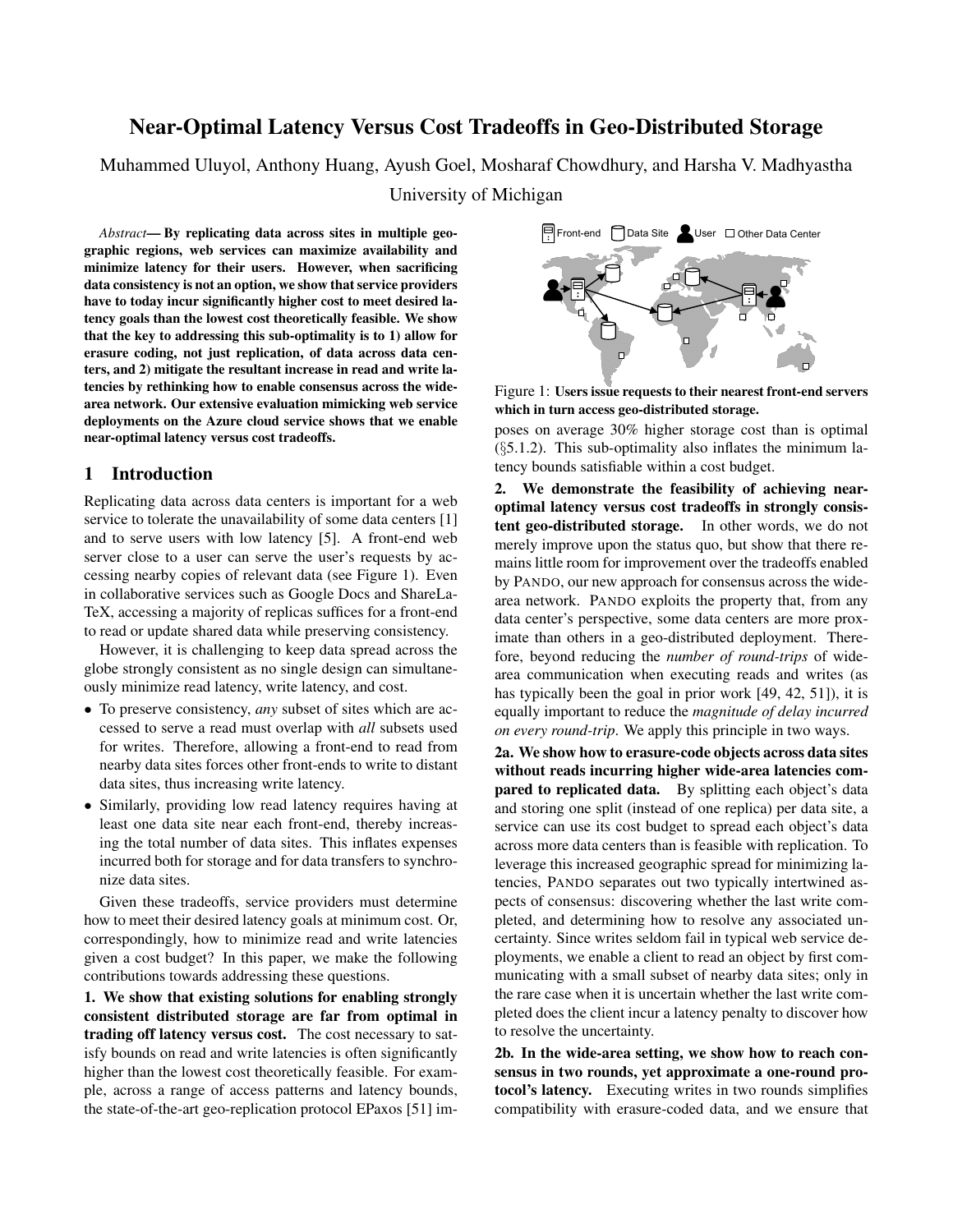this approach has little impact on latency. First, PANDO requires clients to contact a smaller, more proximate subset of data sites in the first round than in the second round. Second, after a client initiates the first round, it delegates initiation of the second round to a more central data center, which receives all responses from the first round. By combining these two measures, messaging delays incurred in the first phase of a write help reduce the latency incurred in the second phase, instead of adding to it.

3. We compare PANDO to state-of-the-art consensus protocols via extensive measurement-driven analyses and in deployments on Azure. In the latency–cost tradeoff space, we find that PANDO reduces by 88% the median gap between achievable tradeoffs and the best theoretically feasible tradeoffs. Moreover, PANDO can cut dollar costs to meet the same latency goals by  $46\%$  and lower  $95<sup>th</sup>$  percentile read latency by up to 62% at the same storage overhead.

# 2 Setting and Motivation

We begin by describing our target setting, the approach we use for enabling globally consistent reads and writes, and the shortcomings of existing solutions that use this approach.

### 2.1 System model, goals, and assumptions

We seek to meet the storage needs of globally deployed applications, such as Google Docs [4] and ShareLaTeX [8], in which low latency and high availability are critical, yet weak data consistency (such as eventual or causal) is not an option. In particular, we focus on enabling a geo-distributed object/key-value store which a service's front-end servers read from and write to when serving requests from users. We aim to support GETs and conditional-PUTs on any individual key; we defer support for multi-key transactions to future work. In contrast to PUTs (which blindly overwrite the value for a key), conditional-PUTs attempt to write to a specific version of a key and can succeed only if that version does not already have a committed value. This is essential in services such as Google Docs and ShareLaTeX to ensure that a client cannot overwrite an update that it has not seen.

In enabling such a geo-distributed key-value store, we are guided by the following objectives:

- Strong consistency: Ensure all reads and writes on any key are linearizable; i.e., all writes are totally ordered and every read returns the last successful write.
- Low latency: Satisfy service provider's  $SLOs<sup>1</sup>$  (servicelevel objectives) for bounds on read and write latencies, so as to ensure a minimum quality-of-service for all users. We focus on the wide-area latency incurred when serving reads or writes, assuming appropriate capacity planning and load balancing to bound queuing delays.
- Low cost: Minimize cost (sum of dollar costs for storage, data transfers, storage operations, and compute) nec-

essary to satisfy latency goals. Since cost for storage operations and data transfers grows with more copies stored, in parts of the paper, we use storage overhead (i.e., number of copies stored of every data item) as a proxy for cost. This frees us from making any assumptions about pricing policy or the workload (e.g., read-to-write ratio).

• Fault-tolerance: Serve requests on any key as long as fewer than  $f$  data centers are unavailable.

We focus on satisfying input latency bounds in the absence of conflicts and failures—both of which occur rarely in practice [11, 2, 48, 29]—but seek to minimize performance degradation when they do occur (§3.5 and §5.1.2). In addition, we build upon state-of-the-art cloud services which offer low latency variance between their data centers [34] and within their intra-data center storage services (e.g., Azure's CosmosDB provides a 10 ms tail read latency SLA [12]).

Note that, in order to satisfy desired latency SLOs at minimum cost (or to minimize latencies given a cost budget), a service cannot select the data sites for an object at random. Instead, as we describe later in Section 4, any service must utilize its knowledge of an object's workload (e.g., locations of the users among whom the object is shared) in doing so.

#### 2.2 Approach

One can ensure linearizability in distributed storage by serializing all writes through a leader and rely on it for reads, e.g., primary-backup [18], chain replication [68], and Raft [57]. A single leader, however, cannot be close to all front-ends across the globe. Front-ends which are distant from the leader will have to suffer high latencies.

To reduce the need to contact a distant leader, one could use read leases [21, 52] and migrate the leader based on the current workload, e.g., choose as the leader the replica closest to the front-end currently issuing reads and writes. However, unless the workload exhibits very high locality, tail latency will be dominated by the latency overheads incurred during leader migration and lease acquisition.

To keep read and write latencies within specified bounds irrespective of the level of locality, we pursue a leaderless approach. Among the leaderless protocols which allow every front-end to read and write data from a subset of nearby data sites (a read or write quorum), we consider those based on Paxos because it enables consensus. Other quorum-based approaches [20] which only enable atomic register semantics (i.e., PUT and GET) are incapable of supporting conditional updates [35]. While there exist many variants of Paxos, in all cases, we can optimize latencies in two ways.

First, instead of executing Paxos, a front-end can read an object by simply fetching the object's data from a read quorum. To enable this, a successful writer asynchronously marks the version it wrote as committed at all data sites. In the common case, when there are no failures or conflicts, a read is complete in one round trip if the highest version seen across a read quorum is marked as committed [44].

<sup>&</sup>lt;sup>1</sup>Unlike SLAs, violations of SLOs are acceptable, but need to be minimized.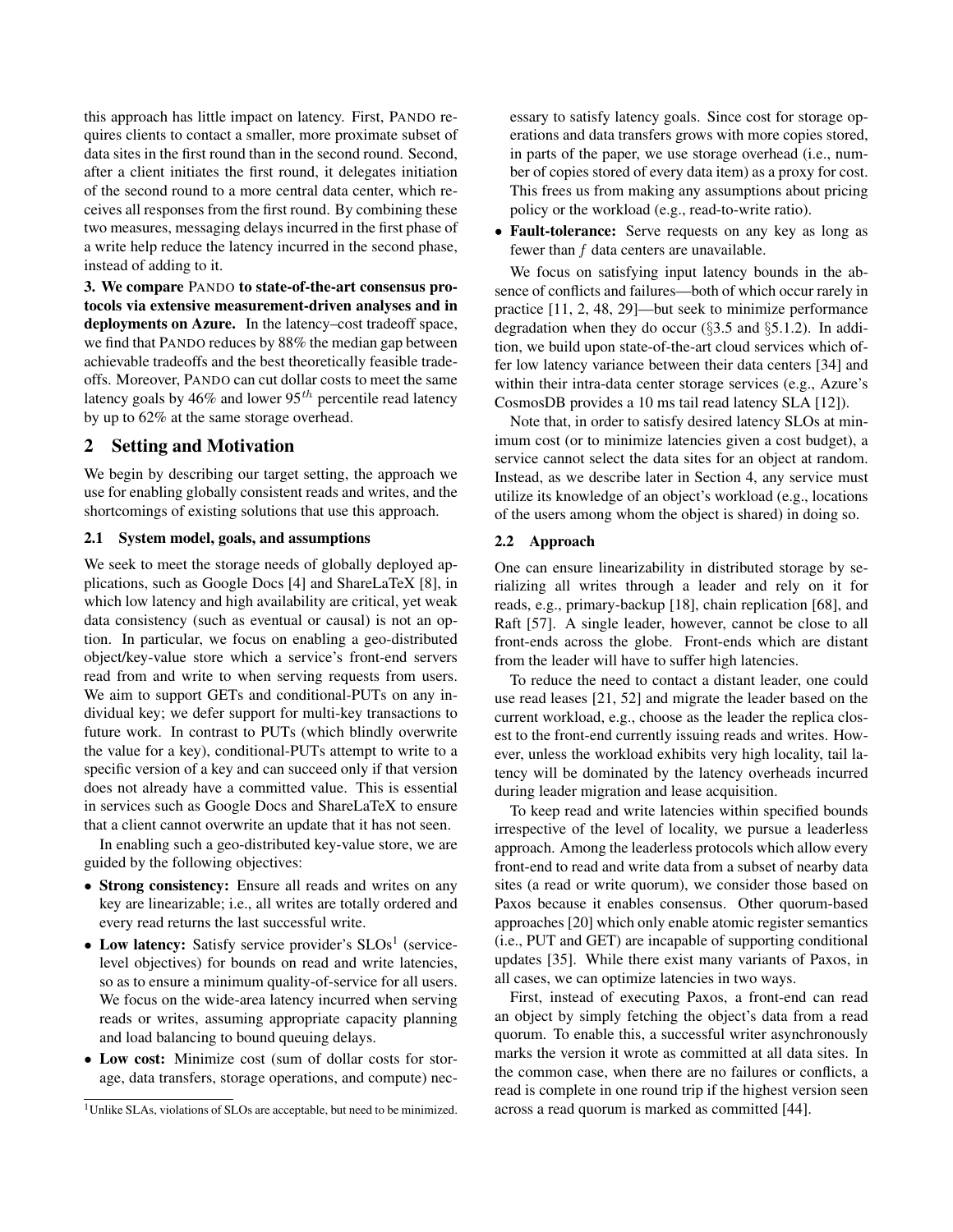

Figure 2: Slices of the three-dimensional tradeoff space where we compare latency estimates for replication-based EPaxos [51], erasure coding-based RS-Paxos [53], and our solution PANDO against a lower bound. Front-ends are in Azure's Australia East, Central India, East Asia, East US, and Korea South data centers, whereas data sites are chosen from all Azure data centers.

Second, instead of every front-end itself executing reads and writes, we allow for it to relay its operations through a delegate in another data center. The flexibility of utilizing a delegate can be leveraged to reduce latency when, compared to the front-end, that delegate is more centrally placed relative to the data sites of the object being accessed.

### 2.3 Sub-optimality of existing solutions

The state-of-the-art Paxos variant for geo-replicated data is EPaxos [51], as we show in Section 5. For typical replication factors (i.e., 3 or 5), EPaxos enables any front-end to read/write with one round of wide-area communication with the nearest majority of replicas. If lower read latencies than feasible with  $2f + 1$  replicas are desired, then one can use a higher replication factor  $N$ , set the size  $R$  of read quorums to be  $\geq f + 1$  (to ensure overlap with write quorums even in the face of  $f$  failures) and set the size  $W$  of write quorums to  $N - R + 1$  (to preserve consistency).

Figure 2 shows the tradeoffs enabled by EPaxos for an example access pattern. For each read latency bound, these graphs respectively plot the minimum storage overhead and write latency bounds that are satisfiable. As we discuss later in the paper, we compute these bounds by solving protocolspecific mixed integer programs (§4) which take as input the expected access pattern and latency measurements between all pairs of data centers (§5.1). We show two twodimensional slices of the three-dimensional read latency– write latency–storage overhead tradeoff space.

To gauge the optimality of the tradeoffs achievable with EPaxos, we compare it against a lower bound. Given a bound on read latency, the minimum storage overhead necessary and the minimum write latency bound that can be satisfied cannot be lower than those determined by our lower bound. Though the lower bound may be unachievable by any existing consensus protocol, we compute it by solving a mixed integer program which assumes that reads and writes can be executed in a single round and enforces the following properties that *any* quorum-based approach must respect:

• *Tolerate unavailability of* ≤ f *data centers:* All data sites in at least one read and one write quorum must be available in the event that  $\leq f$  data centers fail.

- *Prevent data loss:* At least one copy of data must remain in any write quorum when any  $f$  data sites are unavailable.
- *Serve reads:* The data sites in any read quorum must collectively contain at least one copy of the object.
- *Preserve strong consistency:* All read–write and write– write quorum pairs must have a non-empty intersection.

Equally important are constraints that we do *not* impose: all read quorums (same for write quorums) need not be of the same size, and an arbitrary fraction of an object's data can be stored at any data site.

Figure 2 shows that EPaxos is sub-optimal in two ways. First, to meet any particular bound on read latency, EPaxos imposes a significant cost overhead; in Figure 2(a), EPaxos requires at least 9 replicas to satisfy the lowest feasible read latency bound (40 ms), whereas the lower bound storage overhead is 4x. Recall that, greater the number of copies of data stored, higher the data transfer costs when reading and writing. Second, given a cost budget, the read latencies achievable with EPaxos are significantly higher than the lower bound; in Figure 2(b), where storage overhead is capped at 6x, we see that the minimum read latency achievable with EPaxos (80 ms) is twice the lower bound (40 ms).

Of course, a lower bound is just that; some of the tradeoffs that it deems feasible may potentially be unachievable. However, for the example in Figure 2 and across a wide range of configurations in Section 5, we show that PANDO comes close to matching the lower bound. We describe how next.

## 3 Design

The fundamental source of EPaxos's sub-optimality in trading off cost and latency is its reliance on replication. Replication-based approaches inflate the cost necessary to meet read latency goals because spreading an object's data across more sites entails storing an additional *full copy* at each of these sites. To enable latency versus cost tradeoffs that are closer to optimal, the key is to store a *portion* of an object's data at each data site, like in the lower bound.

Therefore, we leverage erasure coding, a data-agnostic approach which enables such flexible data placement while matching replication's fault-tolerance at lower cost [69]. For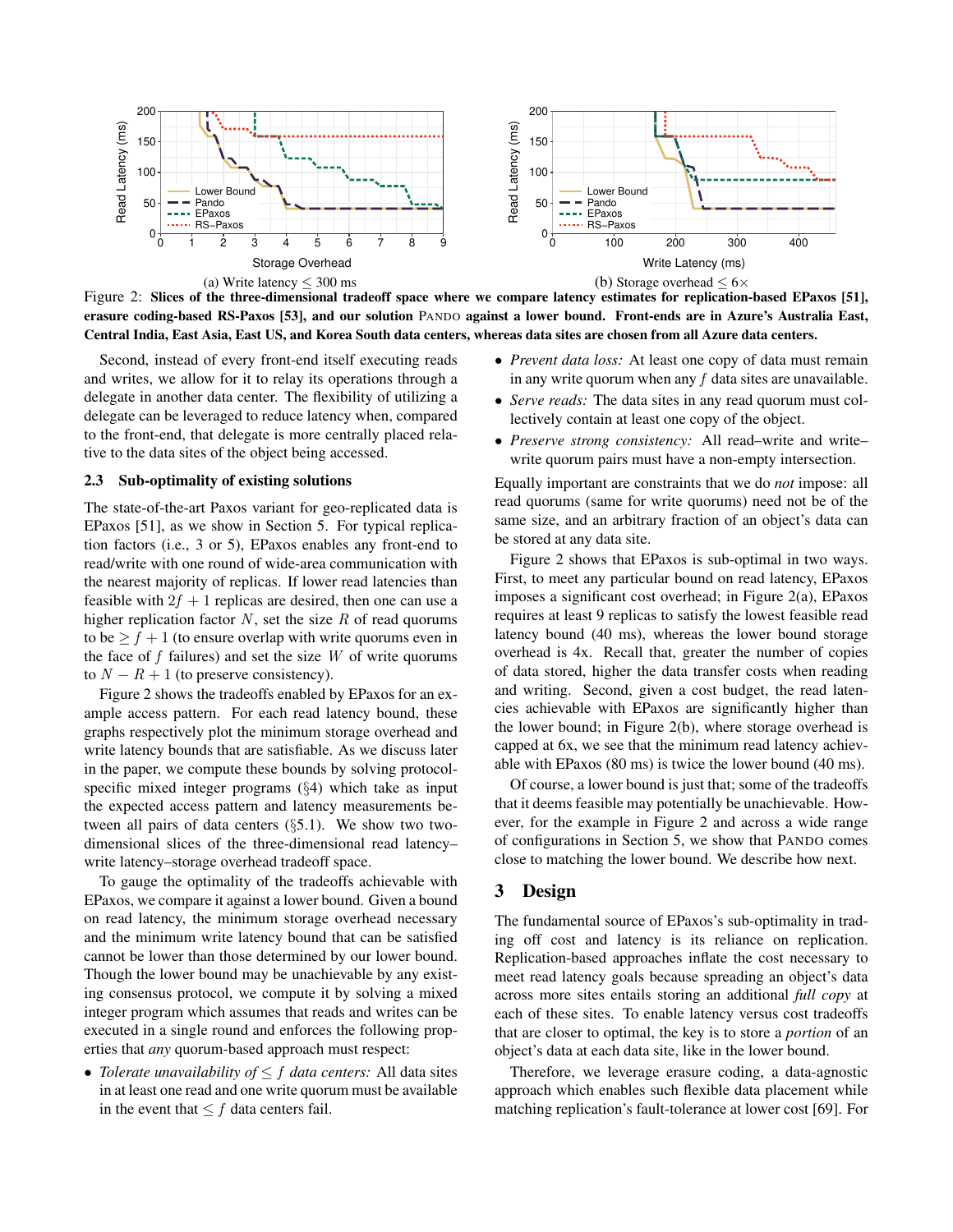example, to tolerate  $f = 1$  failures, instead of requiring at least  $2f + 1 = 3$  replicas, one could use Reed-Solomon coding [60] to partition an object into  $k = 2$  splits, generate  $r = 2$  parity splits, and store one split each at  $k + r = 4$ sites; any k splits suffice to reconstruct the object's data. Compared to replication, this reduces storage overhead to  $2\times$ , thus also reducing the number of copies of data transferred over the wide-area when reading or writing.

State-of-the-art implementations of erasure coding [9] require only hundreds of nanoseconds to encode or decode kilobyte-sized objects. This latency is negligible compared to wide-area latencies, which range from tens to hundreds of milliseconds. Moreover, the computational costs for encoding and decoding pale in comparison to costs for data transfers and storage operations  $(\S 5.1.3)$ .

#### 3.1 Impact of erasure coding on wide-area latency

While there exist a number of protocols which preserve linearizability on erasure-coded data [15, 24], they largely focus on supporting PUT/GET semantics. To support conditional updates, we consider how to enable consensus on erasure-coded data with a leaderless approach such as Paxos. We have one of two options.

One approach would be to extend one of several one-round variants of Paxos to work on erasure-coded data. However, most of these protocols require large quorums (e.g., a write would have to be applied to a super-majority [42] or even all [49] data sites), rendering them significantly worse than the lower bound. Whereas, extending EPaxos [51], which requires small quorums despite needing a single round, to be compatible with erasure-coded data is far from trivial given the complex mechanisms that it employs for failure recovery.

Therefore, we build upon the classic two-phase version of Paxos [40] and address associated latency overheads. In either phase, a writer (a front-end or its delegate) communicates with all the data sites of an object and waits for responses from a write quorum. In Phase 1, the writer discovers whether there already is a value for the version it is attempting to write and attempts to elect itself leader for this version. In Phase 2, it sends its write to all data sites. A write to a version succeeds only if, prior to its completion of both phases, no other writer has been elected the leader. If the leader fails during Phase 2 but the write succeeds at a quorum of data sites, subsequent leaders will adopt the existing value and use it as part of their Phase 2, ensuring that the value for any specific version never changes once chosen.

This natural application of Paxos on erasure-coded data, called RS-Paxos [53], is inefficient in three ways.

• Two rounds of wide-area communication. Any reduction in read latency achieved by enabling every front-end to read from a more proximate read quorum has twice the adverse effect on write latency. In Figure 2(b), we see that when the read latency bound is stringent (e.g.,  $\leq$ 100 ms), the minimum write latency bound satisfiable with



Figure 3: Example execution of RS-Paxos on an erasure-coded object, whose data is partitioned into  $k = 2$  splits. For all readers and writers to be able to reconstruct the last successful write, any write quorum must have an overlap of  $k$  or more data sites with every read and every write quorum.

RS-Paxos is twice that achievable with EPaxos. When the read latency bound is loose (e.g.,  $\geq 150$  ms), write latency inflation with RS-Paxos is lower because the data sites are close to each other and front-ends benefit from delegation.

- Increased impact of conflicts. Executing writes in two rounds makes them more prone to performance degradation when conflicts arise. When multiple writes to the same key execute concurrently, none of the writes may succeed within two rounds. Either round of each write may fail at more than a quorum of data sites if other writes complete one of their rounds at those sites.
- Larger intersections between quorums. As we see in Figure 2(a), at storage overheads of 4x or more, the minimum read latency bound satisfiable with RS-Paxos is significantly higher than that achievable with EPaxos. This arises because, when an object's data is partitioned into k splits, every read quorum must have an overlap of at least  $k$  sites with every write quorum (see Figure 3). Thus, erasure coding's utility in helping spread an object's data across more sites (than feasible with replication for the same storage overhead) is nullified.

#### 3.2 Overview of PANDO

What if these inefficiencies did not exist when executing Paxos on erasure-coded data? To identify the latency versus cost tradeoffs that would be achievable in this case, we consider a hypothetical ideal execution of Paxos on erasurecoded data: one which requires a single round of communication and can make do with an overlap of only one site between read–write and write–write quorum pairs. For the example used in Figure 2, this hypothetical ideal (not shown in the figure) comes close to matching the lower bound.

Encouraged by this promising result, we design PANDO to approximate this ideal execution of Paxos on erasure-coded data. First, we describe how to execute Paxos in two rounds on geo-distributed data, yet come close to matching the messaging delays incurred with one-round protocols. Second, leveraging the rarity of conflicts and failures in typical web service workloads, we describe how to make do with a single data site overlap between quorums in the common case. Finally, we discuss how to minimize performance degradation when conflicts do arise. In our description, we assume an object's data is partitioned into  $k$  splits.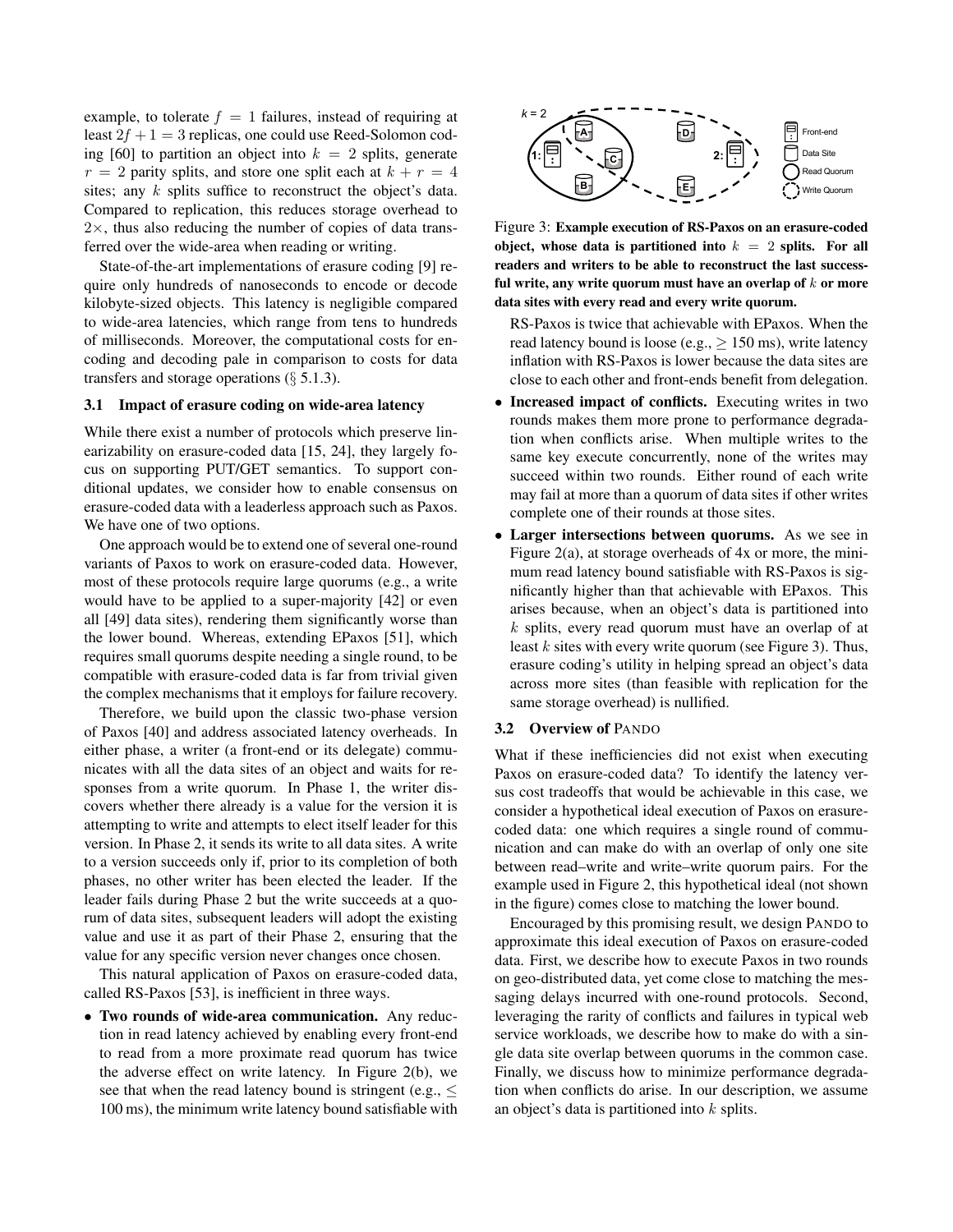

Figure 4: (a) Reusing read quorums in Phase 1 of writes enables reduction in read latency without impacting (Phase 1 + Phase 2) latency for writes. (b) Example deployment with one-way delays between relevant pairs of data centers shown. Phase 1 quorum size is 2 and Phase 2 quorum size is 3. If same (Phase 2) quorum were used in both phases of a write, like in RS-Paxos, write latency would be 120 ms. (c) and (d) By directing Phase 1 responses to a delegate and having it initiate Phase 2, PANDO reduces write latency to 65 ms (20 ms in Phase 1 + 45 ms in Phase 2), close to the 60 ms latency feasible with one-round writes.

#### 3.3 Mitigating write latency

We reduce the latency overhead of executing Paxos in two rounds by revisiting the idea of delegation  $(\S 2.2)$ : a frontend sends its write request to a stateless delegate, which executes Paxos and returns the response. When data sites are spread out (to enable low read latencies), two round-trips to a write quorum incurs comparable delay from the front-end versus from the delegate. The round-trip from the front-end to the delegate proves to be an overhead.

To mitigate this overhead, what if 1) transmission of the message from the front-end to the delegate overlaps with Phase 1 of Paxos, and 2) transmission of the response back overlaps with Phase 2? The latency for a front-end to execute the two-phase version of Paxos would then be roughly equivalent to one round-trip between the front-end and the delegate, thus matching the latency feasible with a one-round protocol. We show how to make this feasible in two steps.

#### 3.3.1 Shrinking Phase 1 quorums

First, we revisit the property of classic Paxos that a writer needs responses from the same number of data sites in both phases of Paxos: the size of a write quorum. To ensure that a writer discovers any previously committed value, Paxos only requires that any Phase 1 quorum intersect with every Phase 2 quorum; Phase 1 quorums need not overlap [37]. In PANDO, we take advantage of this freedom to use a smaller quorum in the first phase of Paxos than in the second phase.

We observe that the intersection requirements imposed on Phase 1 and Phase 2 quorums are precisely the properties required of read and write quorums: any read quorum must intersect with every write quorum, whereas no overlap between read quorums is required. Therefore, when executing Phase 1 of Paxos to write to an object, it suffices to get responses from a read quorum, thus allowing improvements in read latency to also benefit leader election. A writer (a front-

end or its delegate) needs responses from a write quorum only when executing Phase 2.

Figure 4(a) illustrates the corresponding improvements in write latency. When a quorum of the same size is used in both phases of a write, a reduction of  $\delta$  in the read latency bound results in a  $2\delta$  increase in the minimum satisfiable write latency bound (because of the need for read and write quorums to overlap). In contrast, our reuse of read quorums in the Phase 1 of writes ensures that spreading out data sites to enable lower read latencies has (roughly speaking) no impact on write latency; when read quorums are shrunk to reduce the read latency bound by  $\delta$ , the increase of  $\delta$  in Phase 2 latency (to preserve overlap between quorums) is offset by the decrease of  $\delta$  in Phase 1 latency.

### 3.3.2 Partially delegating write logic

While our reuse of read quorums in Phase 1 of a write helps reduce write latency, Phase 2 latency remains comparable to a one-round write protocol. Therefore, the total write latency remains significantly higher than that feasible with one-round protocols.

PANDO addresses this problem via *partial* use of delegation. Rather than having a front-end executing a write either do all the work of executing Paxos itself or offload all of this work to a delegate, we offload *some* of it to a delegate.

Figures 4(c–d) show how this works in PANDO. A frontend initiates Phase 1 of Paxos by sending requests to data sites of the object it is writing to, asking them to send their responses to a chosen delegate. In parallel, the front-end sends the value it wants to write directly to the delegate. Once the delegate receives enough responses (i.e., the size of a read quorum), it will either inform the front-end that Phase 1 failed (the rare case) or initiate Phase 2 (the common case), sending the value to be written to all data sites for the object. Those data sites in turn send their responses directly back to the front-end, which considers the write complete once it receives responses from a write quorum.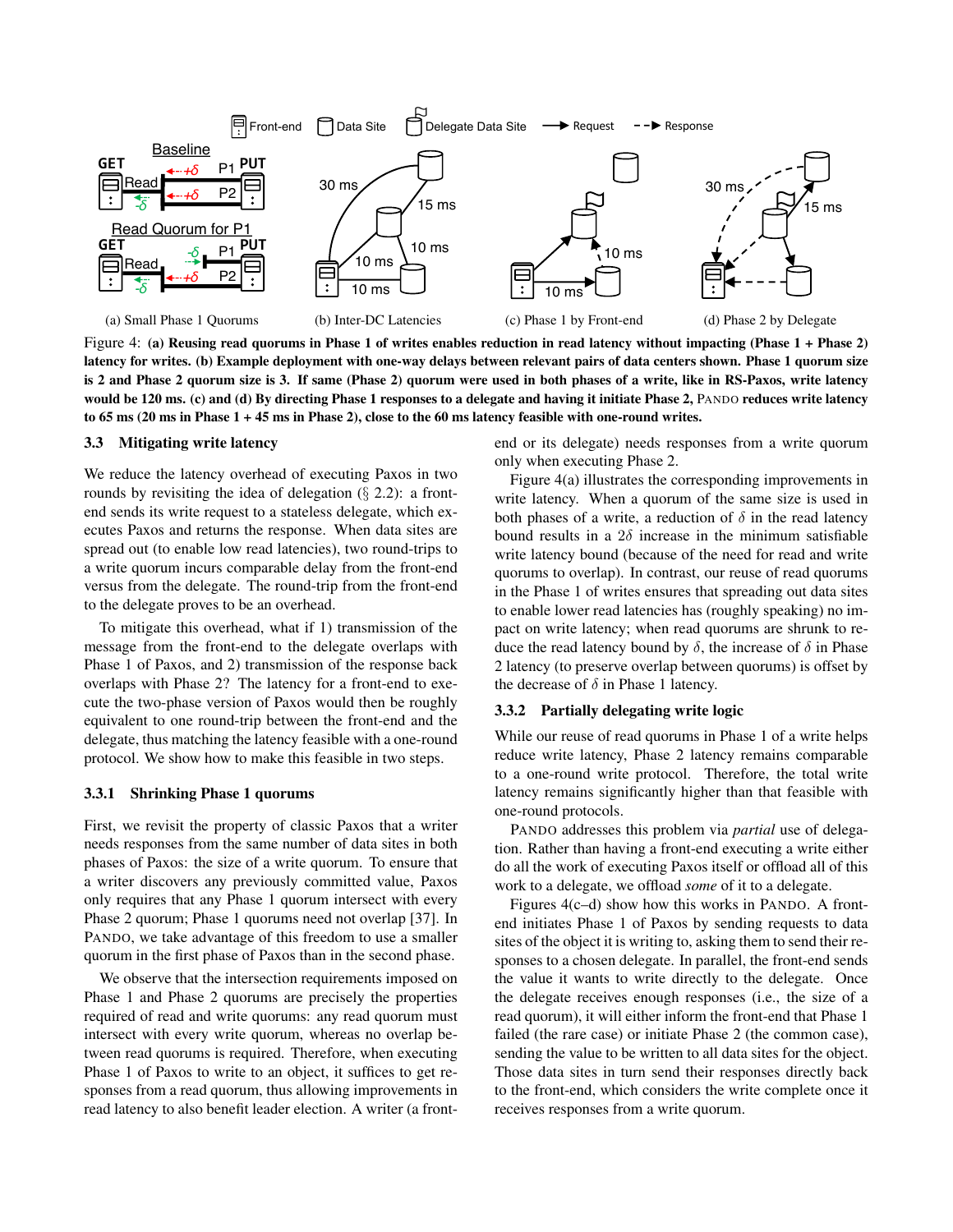Note that partial delegation preserves Paxos's fault tolerance guarantees. To see why, consider the case where a end-user's client sends the same request to two front-ends perhaps due to suspecting that the first front-end has failed and both front-ends execute the request. Paxos guarantees that at most one of these writes will succeed. Similarly, with partial delegation, in the rare case when the front-end suspects that the delegate is unavailable, it can simply re-execute both phases on its own. Paxos will resolve any conflicts and at most one of the two writes (one executed via the delegate and the other executed by the front-end) will succeed.

Thanks to the heterogeneity of latencies across different pairs of data centers, the use of small Phase 1 quorums combined with the delegation of Phase 2 eliminates most of the latency overhead of two-phase writes. In Figure 4(b-d), the two techniques reduce write latency down from 120 ms with classic Paxos to 65 ms with PANDO, only 5 ms higher than what can be achieved with a one-round protocol. The remaining overhead results from the fact that there still has to be some point of convergence between the two phases.

#### 3.4 Enabling smaller quorums

The techniques we have described thus far lower the minimum write latency SLO that is satisfiable given an SLO for read latency. However, as we have seen in Figure 2(a), erasure coding inflates the minimum read latency SLO achievable given a cost budget (e.g., a bound on storage overhead). As discussed earlier in Section 3.1, this is due to the need for larger intersections between quorums when data is erasurecoded, as compared to when replicated.

Recall that the need for an intersection of  $k$  data sites between any pair of read and write quorums exists so that any read on an object will be able to reconstruct the last value written; at least  $k$  splits written during the last successful write will be part of any read quorum. Thus, linearizability is preserved even in the worst case when a write completes at the minimum number of data sites necessary to be successful: a write quorum. However, since concurrent writes are uncommon [48, 29] and data sites are rarely unavailable in typical cloud deployments [11, 2], most writes will be applied to all data sites. Therefore, in the common case, all data sites in any read quorum will reflect the latest write.

In PANDO, we leverage this distinction between the common case and the worst case to optimize read latency (and equivalently any write's Phase 1 latency, given that PANDO uses the same quorum size in both cases) as follows.

Read from smaller quorum in the common case. After issuing read requests to all data sites, a reader initially waits for responses from a subset which is 1) at least of size  $k$  and 2) has an intersection of at least one site with every write quorum; we refer to this as a Phase 1a quorum. In the common case, all  $k$  splits have the same version and at least one of them is marked committed; the read is complete in this case. An overlap of only one site with every write quorum



Figure 5: For an object partitioned into  $k = 2$  splits, PANDO requires an overlap of only one site between any Phase 1a and Phase 2 quorum. Responses from the larger Phase 1b quorum are needed only in the case of failure or conflict.

suffices for the reader to discover the latest version of the object; at least one of the splits received so far by the reader will be one written by the last successful write to this object.

Read from larger quorum if failure or conflict. At this juncture, if the last successful write has not yet been applied to all data sites, the reader may only know the latest version of the object but not the value of that version. To reconstruct that value, the reader must wait for responses from more data sites until the subset it has heard from has an overlap of  $k$ sites or more with every write quorum; this is a Phase 1b quorum. As a result, a reader must incur the latency penalty of waiting for responses from farther data sites only if the last successful write was executed when either some data sites were unavailable or a conflicting write was in progress.

In the example in Figure 5, Front-end 1 can complete reading based on responses from sites  $A$  and  $B$  in the common case since two splits suffice to reconstruct the object. If the last write was from Front-end 2 and this write completed only at a subset of sites, there are two cases to consider:

- If Front-end 2's write has been applied to a write quorum (say  $A$ ,  $C$ , and  $D$ ), then the response from site  $A$  will help Front-end 1 discover the existence of this write. Front-end 1 needs an additional response from  $C$  in this case to be able to reconstruct the value written by Front-end 2.
- If Front-end 2's write has been applied to less than a write quorum (say,  $A$  and  $D$ ), then Front-end 1 may be unable to find  $k$  splits for this version even from a Phase 1b quorum  $(A, B, \text{ and } C)$ . In this case, that value could not have been committed to *any* Phase 2 quorum. Therefore, the reader falls back to the previous version. PANDO garbage collects the value for a version only once a value has been committed for the next version (§4). The overhead of storing multiple versions of a key will be short-lived in our target setting where failures and write conflicts are rare.

Phase 1a and 1b quorums can also be used as described above during the first round of a write. The only difference in the case of writes is that responses from data sites can be potentially directed to a delegate at a different data center than the one which initiates Phase 1.

To preserve correctness of both reads and writes, the minimum size of Phase 1a quorums must be  $\max(k, f + 1)$ , and Phase 1b and Phase 2 quorums must contain at least  $f + k$ data sites. These quorum sizes are inter-dependent because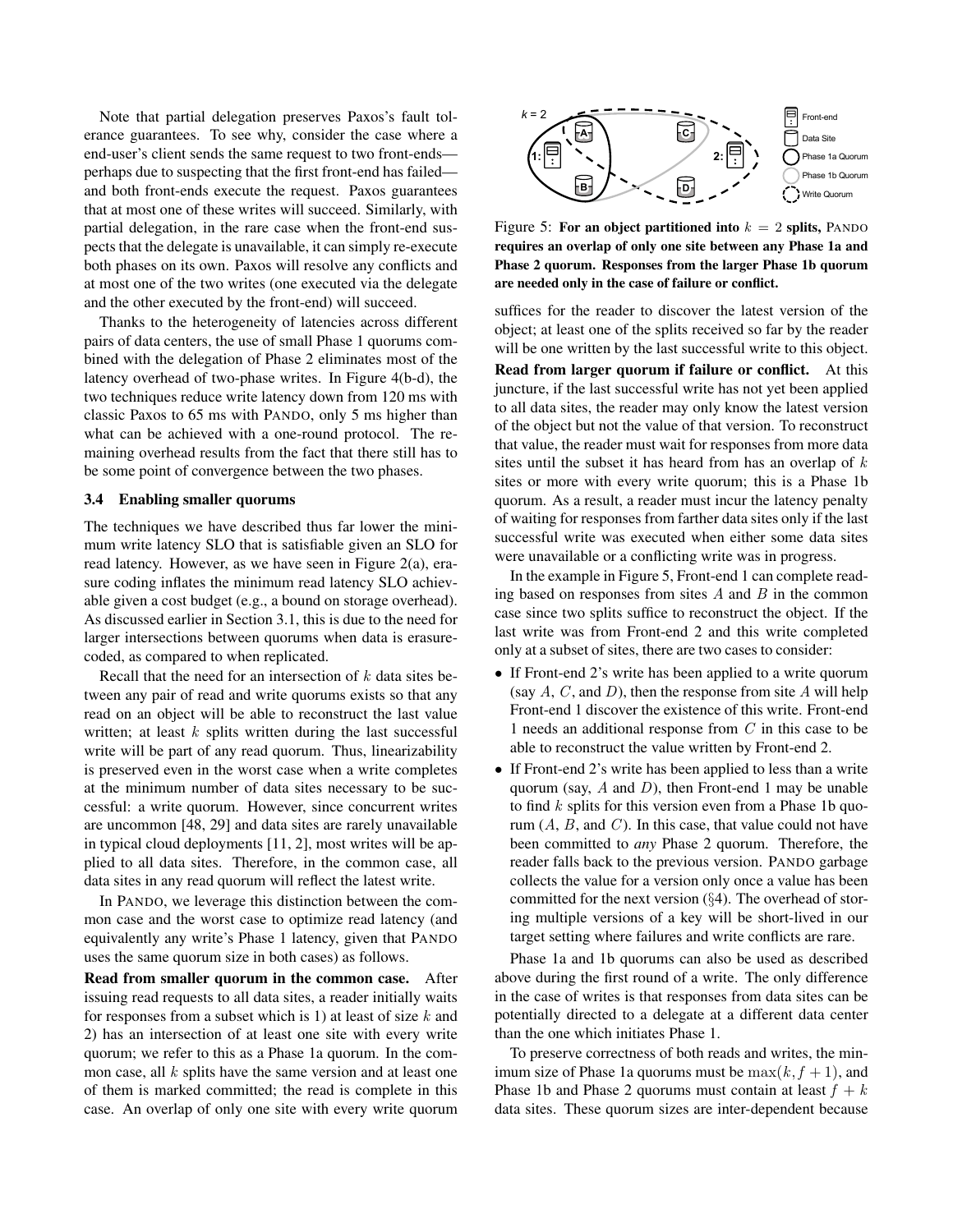any Phase 1a quorum must have a non-empty overlap with every Phase 2 quorum and any Phase 1b or Phase 2 quorum must have an overlap of at least  $k$  sites with every Phase 2 quorum. For each of the three quorum types, all quorums of that type are of the same size and any subset of data sites of that size represent a valid quorum of that type.

Note that, if further reductions in common-case read latency are desired, one could use timed read leases as follows [21, 52]. Instead of using the normal read path, a frontend that holds a lease for a key could cache the value or fetch it from  $k$  nearby data sites to avoid the latency of communicating with a complete Phase 1a quorum. However, this approach would not benefit tail latency for reads and may increase latency for writes.

#### 3.5 Reducing impact of conflicting writes

Lastly, we discuss how PANDO mitigates performance degradation when conflicts arise. As mentioned before  $(\S 2)$ , since conflicts rarely occur in practice [48, 29], we allow for violations of input latency bounds when multiple writes to a key execute concurrently. However, we ensure that the latency of concurrent writes is not arbitrarily degraded.

Our high-level idea is to select one of every key's data sites as the leader and to make use of this leader *only when conflicts arise*. PANDO's leaderless approach helps satisfy lower latency bounds by eliminating the need for any frontend to contact a potentially distant leader. However, when a front-end's attempted write fails and it is uncertain whether a value has already been committed for this version, the frontend forwards its write to the leader. In contrast to the frontend retrying the write on its own, relying on the leader can ensure that the write completes within at most two rounds.

To make this work, we ensure that any write executed by a key's leader always supersedes writes to that key being attempted in parallel by front-ends. For this, we exploit the fact that front-ends always retry writes via the leader, i.e., any front-end will attempt to directly execute a write at most once. Therefore, when executing Paxos, we permit any front-end to use proposal numbers of the form (0, frontend's ID) but only allow the leader to set the first component to values greater than or equal to 1, so that its writes take precedence at every data site.

Note that, since we consider it okay to violate the write latency bound in the rare cases when conflicts occur, we do not require the leader to be close to any specific front-end. Therefore, leader election can happen in the background (using any of a number of approaches [23, 14]) whenever the current one fails. If conflicting writes are attempted precisely when the leader is unavailable, these writes will block until a new leader is elected. Like prior work [51, 40], PANDO cannot bound worst-case write latency when conflicts *and* data center failures occur simultaneously.

A proof of PANDO's correctness and a TLA+ specification are in Appendices A and B.



Figure 6: Selecting a deployment plan with ConfigManager.

### 4 Implementation

To empirically compare the manner in which different consensus approaches trade off read latency against write latency and cost, we implemented a key-value store which optimizes the selection of data sites for an object based on knowledge of how the object will be accessed.

ConfigManager. Central to this key-value store is the ConfigManager, which sits off the data path (thus not blocking reads and writes) and identifies *deployment plans*, one per access pattern. As shown in Figure 6, a deployment plan determines the number of splits  $k$  that the key's value is partitioned into, the number of redundant splits r, and the  $k + r$ data sites at which these splits are stored;  $k = 1$  corresponds to replication, and Reed-Solomon coding [60] is used when  $k > 1$ . The deployment plan also specifies the sizes of different quorum types and the choice of delegates (if any).

To make this determination, in addition to the application's latency, cost, and fault-tolerance goals, ConfigManager relies on the application to specify every key's *access set*: data centers from which front-ends are expected to issue requests for the key. An application can determine an object's access set based on its knowledge of the set of users who will access that object, e.g., in Google Docs, the access set for a document is the set of data centers from which the service will serve users sharing the document. When uncertain (e.g., for a public document), the access set can be specified as comprising all data centers hosting its front-ends; this uncertainty will translate to higher latencies and cost.

The ConfigManager selects deployment plans by solving a mixed integer program, which accounts for the particular consensus approach being used. For example, PANDO's ConfigManager selects a delegate and preferred quorums per front-end, using RTT measurements to predict latencies incurred. Given bounds on any two dimensions of the tradeoff space, the ConfigManager can optimize the third (e.g. minimize max read latency across front-ends given write latency and storage cost SLOs). Given the stability of latencies observed between data centers in the cloud both in prior work  $[34]$  and in our measurements,<sup>2</sup> and since our current implementation assumes an object's access set is unchanged after it is created, we defer reconfiguration of an object's data sites [19] to future work.

<sup>&</sup>lt;sup>2</sup>In six months of latency measurements between all pairs of Azure data centers, we observe less than 6% change in median latency from month to month for any data center pair and less than  $10\%$  difference between  $90^{th}$ percentile and median latency within each month for most pairs.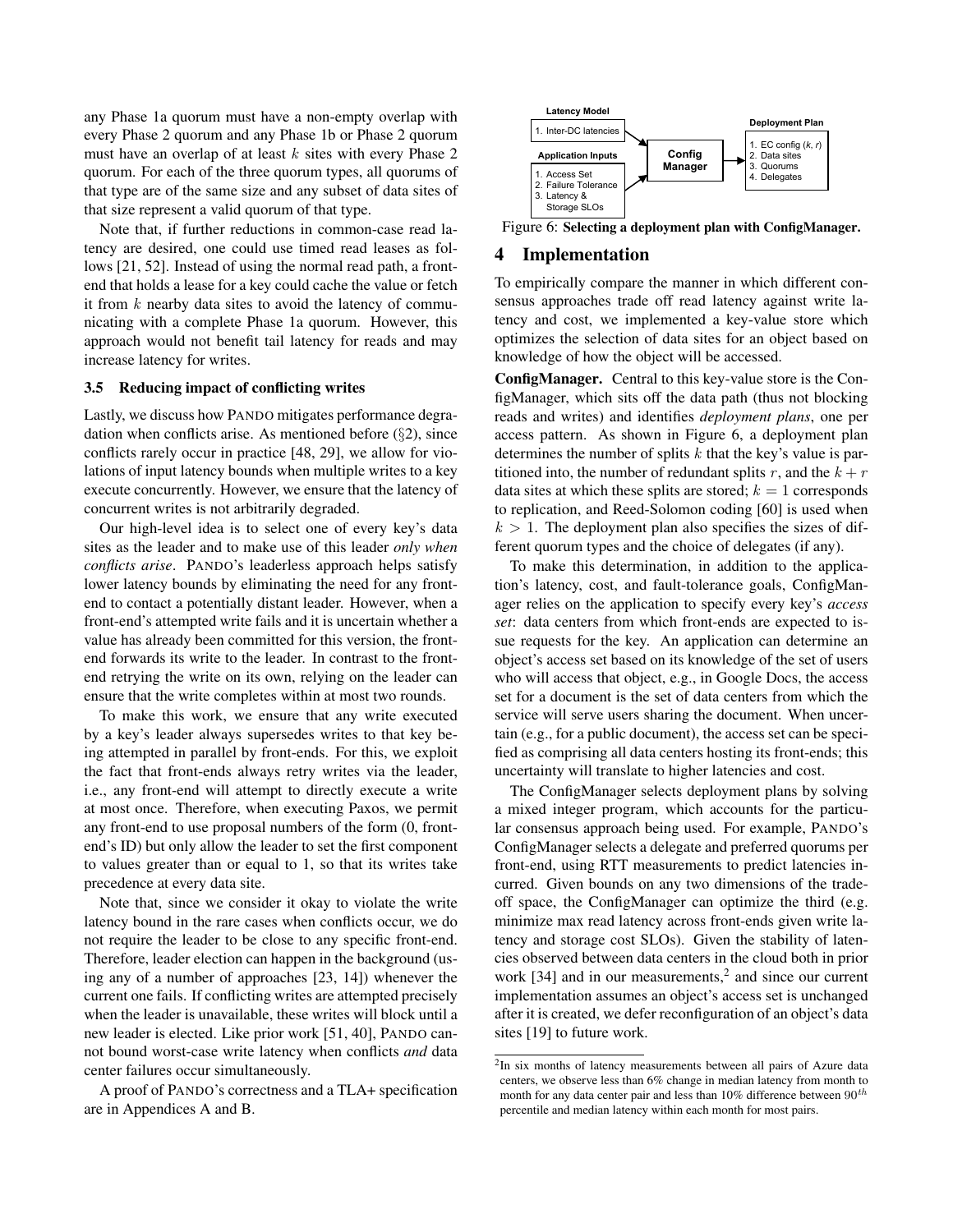Executing reads and writes. Unlike typical applications of Paxos, our use of erasure coding prevents servers from processing the contents of Paxos logs. Instead of separating application and Paxos state, we maintain one Paxos log for every key and aggressively prune old log entries. In order to execute a write request, a Proxy VM initiates Phase 1 of Paxos and waits for the delegate to run Phase 2. If the operation times out, the Proxy VM assumes the delegate has failed and executes both phases itself. Once Phase 2 successfully completes, the Proxy VM notifies the client and asynchronously informs learners so that they may commit their local state and garbage collect old log entries. The read path is simpler: a Proxy VM fetches the associated Paxos state and reconstructs the latest value before returning to the client. If the latest state happens to be uncommitted, then the Proxy VM issues a write-back to guarantee consistency.

## 5 Evaluation

We evaluate PANDO in two parts. First, in a measurementbased analysis, we estimate PANDO's benefits over prior solutions for enabling strongly consistent distributed storage. We quantify these benefits not only with respect to latency and cost separately, but also the extent to which PANDO helps bridge the gap to the lower bound in the latency–cost tradeoff space (§2). Second, we deploy our prototype key-value store and compare latency and throughput characteristics under microbenchmarks and an application workload. The primary takeaways from our evaluation are:

- Compared to the union of the best available replicationand erasure coding-based approaches, PANDO reduces the median gap to the lower bound by 88% in the read latency–write latency–storage overhead tradeoff space.
- Compared to EPaxos, given bounds on any two of storage overhead, read latency, and write latency, PANDO can improve read latency by 12–31% and reduce dollar costs (for storage, compute, and data transfers) by 6–46%, while degrading write latency by at most 3%.
- In a geo-distributed deployment on Azure, PANDO offers 18–62% lower read latencies than EPaxos and can reduce 95th percentile latency for two GitLab operations by 19– 60% over EPaxos and RS-Paxos.

#### 5.1 Measurement-based analysis

Setup. Our analysis uses network latencies between all pairs of 25 Microsoft Azure data centers. We categorize access sets (the subset of data centers from which an object is accessed) into four types: North America (NA), North America & Europe (NA-EU), North America & Asia (NA-AS), and Global (GL). For NA and NA-EU, we use 200 access sets chosen randomly. For NA-AS and GL, we first filter front-end data centers so that they are at least 20 ms apart, and then sample 200 random access sets. In all cases, we consider all 25 Azure data centers as potential data sites.



Figure 7: For NA-AS access sets, comparison of GapVolume with PANDO to EPaxos and RS-Paxos individually and their union (EP  $\cup$  RSP). In addition, we evaluate EP  $\cup$  PANDO (the union of EPaxos and PANDO) and Ideal EC (a hypothetical Paxos variant that supports erasure coding, one-round writes, and 1-split intersection across quorums).

We compare PANDO to four replication-based approaches (EPaxos [51], Fast Paxos [42], Mencius [49], and Multi-Paxos [40]) and the only prior approach which can enable conditional updates on erasure-coded data (RS-Paxos [53]). We refer to the union of EPaxos and RS-Paxos (i.e., use either approach to satisfy the desired SLOs) as  $EP \cup RSP$ .

Metrics. Our analysis looks at three types of metrics: 1) read and write latency (in either case, we estimate the max latency seen by any front-end in the access set) and storage overhead (size of the data stored divided by size of user data); 2) *GapVolume*, a metric which captures the gap in the three-dimensional read latency–write latency–storage overhead tradeoff space between the lower bound (described in §2) and the approach in question; and 3) total dollar cost as the sum of compute, storage, data transfer, and operation costs necessary to support reads and writes.

#### 5.1.1 Impact on Achievable Tradeoffs

We use GapVolume to evaluate how close each approach is to the lower bound  $(\S2.3)$ . For any access set, we compute GapVolume with a specific consensus approach as the gap in the (read, write, storage) tradeoff space between the surfaces represented by the lower bound and by tradeoffs achievable with this consensus approach. We normalize this gap relative to the volume of the entire theoretically feasible tradeoff space, i.e., the portion of the tradeoff space above the lower bound surface. For every access set, we cap read and write latencies at values that are achievable with all approaches, and we limit storage overhead to a maximum of 7 as higher values are unlikely to be tenable in practice.

Proximity to lower bound. Figure 7 shows that PANDO significantly reduces GapVolume compared to EPaxos and RS-Paxos for access sets of type NA-AS. We do not show results for other replication-based approaches because they are subsumed by EPaxos, i.e., every combination of SLOs that is achievable with Mencius, Fast Paxos, and Multi-Paxos is also achievable with EPaxos. PANDO lowers median GapVolume to 4%, compared to 53% with RS-Paxos and 44% with EPaxos. Even with EP  $\cup$  RSP (i.e., use two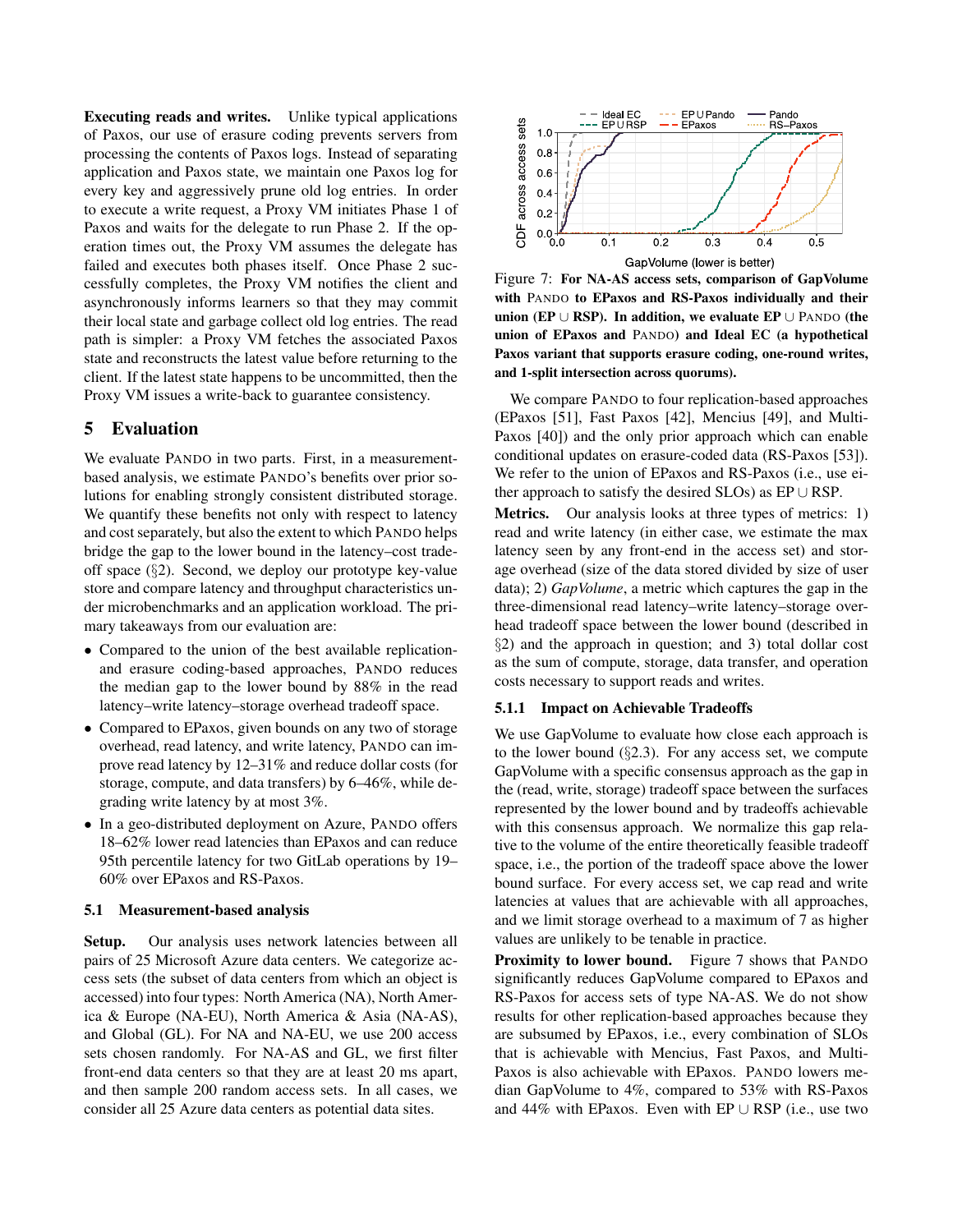

Figure 9: Average performance across different metrics. Lower is better in all plots. For each metric, we pick SLO combinations for the other two metrics that are achievable with all approaches. For each such SLO pair, we estimate the minimum value of the metric achievable with each approach. We then take the geometric mean across all access sets and SLO pairs.

| <b>GapVolume</b> | NA   | <b>NA-EU</b> | NA-AS | GL.  |
|------------------|------|--------------|-------|------|
| <b>PANDO</b>     | 0.06 | 0.07         | 0.04  | 0.07 |
| $EP \cup RSP$    | 0.37 | 0.40         | 0.34  | 0.34 |
| EPaxos           | 0.44 | 0.48         | 0.44  | 0.49 |
| <b>RS-Paxos</b>  | 0.52 | 0.59         | 0.53  | 0.48 |

Table 1: GapVolume for median access set of various types. Lower values are better; imply closer to the lower bound.



Figure 8: For access sets of type NA-AS, contributions of each of PANDO's techniques in reducing GapVolume. SP1 = small Phase  $1$ ,  $PD$  = partial delegation,  $1s = 1$ -split overlap.

significantly different designs to realize different tradeoffs), median GapVolume remains at 34%. Table 1 shows similar benefits for NA, NA-EU, and GL access sets.

Moreover, EP ∪ PANDO (i.e., SLO combinations achievable with any of EPaxos or PANDO) is only marginally closer to the lower bound (i.e., has lower GapVolume) than PANDO, and that too only for some access sets. The few SLO combinations that EPaxos can achieve but not PANDO all have low write latency SLOs, in which case no choice of delegate can help PANDO overcome the overheads of two-round writes.

Utility of individual techniques. Figure 8 shows that each of the techniques used in PANDO contribute to the GapVolume reductions. For the median access set, using small Phase 1 quorums reduces GapVolume over RS-Paxos by 36%, adding partial delegation reduces GapVolume by a further 16%, and finally incorporating 1-split intersection reduces GapVolume by an additional 39%. When examining the improvements for each access set, we observe that both small Phase 1 quorums and 1-split intersection help across all access sets by reducing quorum size requirements. Similarly, we find that partial delegation typically improves GapVolume, indicating that some data sites are often closer to Phase 1 and Phase 2 quorums than the front-end.

Obstacles to matching the lower bound. From the gap between PANDO and Ideal EC in Figure 7, we surmise that most of the remaining gap between PANDO and the lower bound could be closed if one-round writes on erasure-coded data were feasible. Addressing any potential sub-optimality thereafter likely requires realizing the lower bound's flexibility with regards to varying the fraction of an object's data across sites (e.g., by using a different erasure coding strategy than Reed-Solomon coding) and varying quorum sizes across front-ends.

### 5.1.2 Latency and Storage Improvements

Figure 9 examines improvements in each of read latency, write latency, and storage overhead independently. To do this for read latency, we first identify all (write, storage) SLO pairs that are achievable by all candidate approaches. For each such pair, we then estimate the lowest read latency bound that is satisfiable with each approach. We take the geometric mean [31] across all feasible (write, storage) SLO pairs for all access sets to compare PANDO's performance relative to other approaches. We perform similar computations for write latency and storage overhead.

We find that PANDO achieves  $12-31\%$  lower read latency, 0–3% higher write latency, and 22–32% lower storage overhead than EPaxos across all types of access sets. Although PANDO executes writes in two phases, the use of small Phase 1 quorums plus partial delegation provides similar write latency as EPaxos. In all cases, EPaxos outperforms Fast Paxos, Mencius, and Multi-Paxos. Compared to RS-Paxos, PANDO reduces read latency by 15–40%, write latency by 11–17%, and storage overhead by 13–22%.

Latency under failures. Figure 10 compares the read latency bounds satisfiable with PANDO and EPaxos when any one data center is unavailable. During failures, a front-end may need to contact more distant data sites in order to read or write data. In this case, for the median access set, we observe that PANDO supports a read latency bound which is 110 ms lower than EPaxos. Since erasure coding spreads data more widely than replication for the same storage overhead, there are more nearby sites to fall back on when a failure occurs.

However, erasure coding is not universally helpful in failure scenarios. Upon detecting the loss of its write delegate, a PANDO front-end will locally identify a new one that min-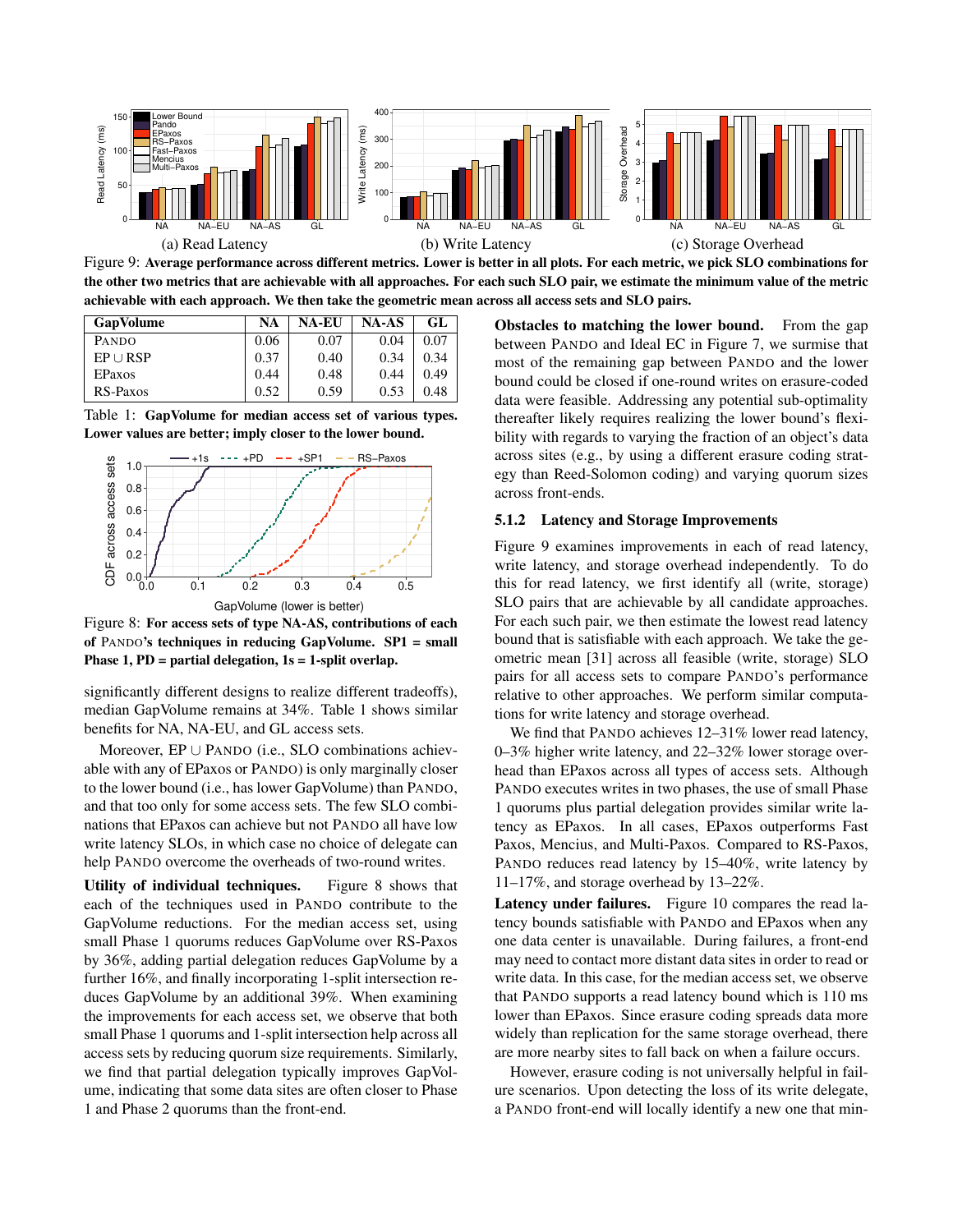

Figure 10: For access sets of type NA-AS, impact of data center failures on read latency for PANDO and EPaxos (300 ms write  $SLO$ ,  $5 \times$  overhead storage  $SLO$ ).

imizes latency at the front-end. Still, across NA-AS access sets, median write latency with PANDO is 10% higher than EPaxos when any one data site is unavailable, despite the two approaches having similar latency in the failure-free case. In addition, under permanently data loss, bringing up a replacement data site requires decoding the data of  $k$  separate sites instead of fetching the same volume of data from one replica.

#### 5.1.3 Cost

Beyond storage, public cloud providers also charge users for wide-area data transfers, PUT/GET requests to storage, and for virtual machines used to execute RPCs and encode/decode data. These overheads have driven production systems to adopt two key optimizations. First, replicationbased systems execute reads by fetching version numbers from remote sites, not data. Second, Paxos-based systems issue writes only to a quorum (or for PANDO, a superset of a write quorum that intersects with all Phase 1a quorums likely to be used). Taking these optimizations into consideration, we now account for these other sources of cost and evaluate PANDO's utility in reducing total cost.

We considered 200 access sets of type NA-AS and set latency SLOs that both RS-Paxos and EPaxos are capable of meeting: 100 ms for read latency and 375 ms for write latency. We derived the CPU cost of Proxy VMs by measuring the throughput achieved in deployments of our prototype system. Using pricing data from Azure CosmosDB [3], we estimated the cost necessary to store 10 TB of data and issue 600M requests, averaged across all access sets; these parameters are based on a popular web service's workload [7] and a poll of typical MySQL deployment sizes [10].

Across several values for mean object size and read-towrite ratio, Figure 11 shows that PANDO reduces overall costs by 6–46% over EPaxos and 35–40% over RS-Paxos. When objects are large, PANDO's cost savings primarily stem from the reduction in the data transferred over the widearea network. Note that even though EPaxos uses replication, it still requires reading remote data when a copy is not stored at the front-end data center. Whereas, when objects are small, storage fees dominate and PANDO reduces cost primarily due to the lower storage overhead that it imposes. Though erasure coding increases the number of requests



Figure 11: Comparison of cost for a month in NA-AS to store 10 TB of data and execute 600M requests/month. In all cases, the costs of Proxy VMs (not shown) were negligible, and read and write latency SLOs were set to 100 ms and 375 ms.

to storage compared to replication, ConfigManager opts to erasure-code data only when the corresponding decrease in storage and data transfer costs help reduce overall cost. Unlike write requests, which have to first write metadata to storage before transferring and writing the data itself, read requests only issue storage operations to fetch data. This leads to greater cost reductions for read-dominated workloads.

#### 5.2 Prototype deployment

Next, via deployments on Azure, we experimentally compare PANDO versus EPaxos and RS-Paxos. We use our implementations of PANDO and RS-Paxos and the open-source implementation of EPaxos [50]. This experimental comparison helps account for factors missing from our analysis, such as latency variance and contention between requests. We consider one access set of each of our 4 types:

- NA: Central US, East US, North Central US, West US
- NA-EU: Canada East, Central US, North Europe, West Europe
- NA-AS: Central US, Japan West, Korea South
- GL: Australia East, North Europe, SE Asia, West US

Informed by prior studies of production web service workloads [29, 22], we read and write objects between  $1-100$ KB in size. Unless stated otherwise, we use A1v2 (1 CPU, 2 GB memory) virtual machines and issue requests using YCSB [28]—a key-value store benchmark.

#### 5.2.1 Microbenchmarks

Tail latency across front-ends. Figure 12 shows 95th percentile read and write latencies for each of the four access sets when running a low contention (zipfian coefficient  $= 0.1$ ) workload with 1 KB values and a read:write ratio of 1. In all cases, when using PANDO, we observe that the slowest front-end performs similarly to the read latency SLO deemed feasible by ConfigManager. This confirms the low latency variance in the CosmosDB instance at each data center and on the network paths between them. While all approaches achieve sub-55 ms read latency in NA, only PANDO can provide sub-100 ms latency in all regions. In GL, NA-AS, and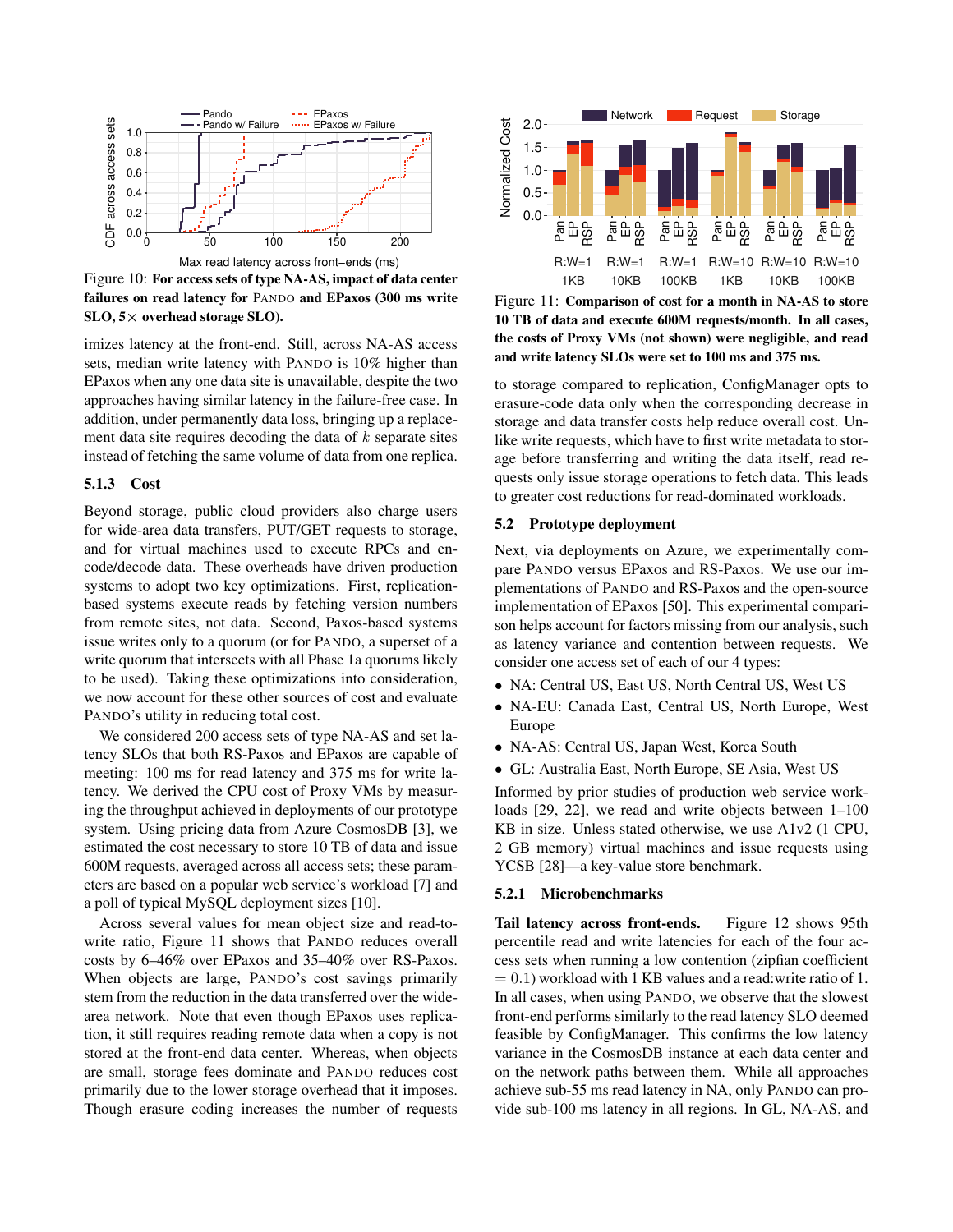







Figure 12: Latency comparison with a low contention workload under a storage SLO of  $3\times$  overhead. Red lines represent the lowest latency SLO that ConfigManager identifies as feasible with PANDO. With every approach, in each access set, we measure 95th %ile latency at every front-end and plot the min and max of this value across front-ends. Pan = Pando, EP = EPaxos, and RSP = RS-Paxos.



Figure 13: Write latency comparison under contention using a fully leaderless approach and the leader-based fallback (§3.5). 5th percentile, median, and 95th percentile across 1000 writes are shown. Note logscale on y-axis.

NA-EU, PANDO improves read latency for the slowest frontend by 39–62% compared to EPaxos. PANDO falls short of the write latency offered by EPaxos but comes close.

Latency under high conflict rates. Although our focus is on workloads with few write conflicts, we seek to bound performance degradation when conflicts occur. To evaluate this, we setup front-ends in 16 Azure data centers spread across five continents. We mimic conflicts by synchronizing a subset of front-ends (assuming low clock skew) to issue writes on the same key and version simultaneously. We show latency for successful conditional writes since other writes will learn the committed value and terminate shortly afterward.

Figure 13 shows that PANDO is effective at bounding latency for writes in the presence of conflicts. Without a leader-based fallback, writes in PANDO may need to be tried many times before succeeding, resulting in unbounded latency growth, e.g., with four concurrent writers, we observe more than 15 proposals for particular (key, version) pairs. In contrast, falling back to a leader ensures that a write succeeds within two write attempts.

Read and write throughput. While erasure coding can decrease bandwidth usage compared to replication, it requires additional computation in the form of coding/decoding and messaging overhead. We quantify the inflection point at which CPU overheads dominate by deploying PANDO in a single data center and measuring the achievable throughput



Figure 14: Per-machine throughput of different erasure coding configurations compared to using 3 replicas.

with all data in memory. Each server, which stored 1 split or 1 replica, had two Xeon Silver 4114 processors and 192 GB of memory. All servers were connected over a 10 Gbps network with full bisection bandwidth. Across multiple value sizes, we measured the per-server throughput of filling the system with over 20 GB of data and reading it back.

Figure 14 compares the per-machine throughput achieved with 3 replicas to two erasure coding configurations, one with the same storage overhead and another with lower storage overhead. When objects are 10 KB or larger, we find that bandwidth is the primary bottleneck. Because it has identical bandwidth demands as replication, the  $(k = 2, r = 4)$ configuration achieves similar read throughput and  $0.9-1 \times$ the write throughput of replication for objects larger than 10 KB. Whereas, due to its lower bandwidth consumption, the  $(k = 2, r = 3)$  configuration offers 1.1-1.2× the throughput of replication for 10 KB–100 KB sized objects. All configurations are CPU-bound with value sizes of 1 KB or smaller. Since replication requires exchanging fewer messages per request than erasure coding, it has lower CPU overhead and can thus achieve higher throughput.

### 5.2.2 Application Workload

Lastly, we evaluate the utility of PANDO on a geo-distributed deployment of GitLab [6], a software development application that provides source code management, issue tracking, and continuous integration.

Operations and setup. We evaluate the performance of two GitLab operations: listing issues targeting a devel-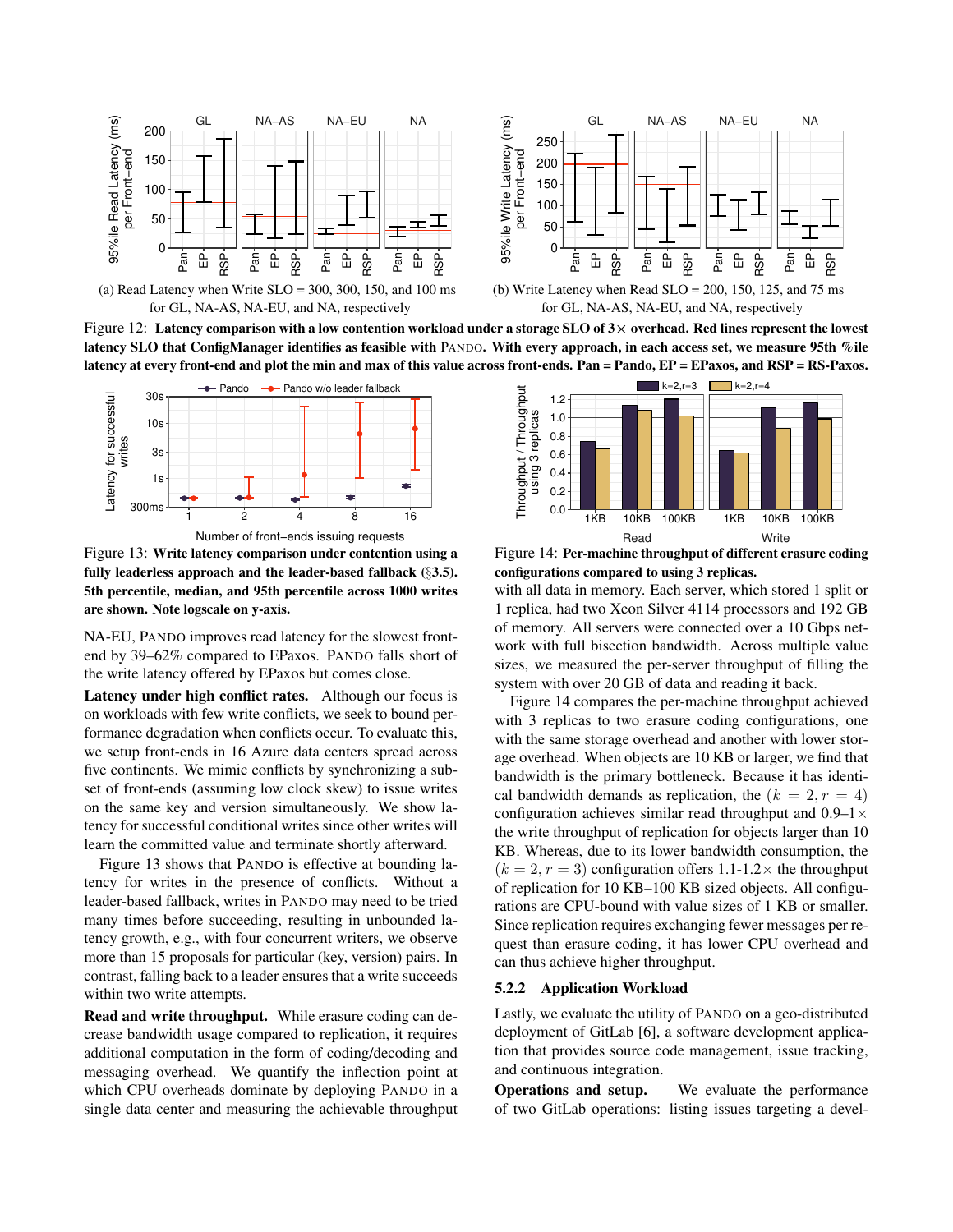

Figure 15: Latencies for GitLab requests in Central US.

opment milestone (GetIssues) and (un-)protecting a branch from changes (ProtectBranch). GetIssues fetches a list of issues for the requested milestone and then fetches 20 issues in parallel to display on a page. ProtectBranch reads the current branch metadata then updates its protection status.

We deployed front-ends and storage backends in the NA-AS access set on A2v2 (2 CPU, 4 GB memory) virtual machines, and preloaded the system with 100 projects, each with 20 branches, 10 milestones, and 100 issues. We used a  $3\times$  bound on storage overhead and set the write latency SLO to 175 ms. Every front-end executed 1000 GetIssues and ProtectBranch requests in an open loop and selected items using a uniform key distribution.

Performance. Figure 15 shows the latency distribution observed for both operations by the front-end in Central US. PANDO reduces 95th percentile GetIssues latency by over 59% compared to both EPaxos and RS-Paxos. Because ProtectBranch consists of a write in addition to a read operation, it incurs higher latency compared to GetIssues, which consists solely of read operations. Despite this, PANDO is able to lower 95th percentile ProtectBranch latency by 19% over EPaxos and 28% over RS-Paxos.

# 6 Related work

Geo-distributed storage. While some prior geo-distributed storage systems [46, 45, 47, 66] weaken consistency semantics to minimize latencies and unavailability, PANDO follows others [29, 64, 71, 21] in serving the needs of applications that cannot make do with weak consistency. Compared to efforts focused solely on minimizing latency with any specific replication factor [51, 49, 42], PANDO aims to also minimize the cost necessary to meet latency goals. Unlike systems [13, 70] which focus only on judiciously placing data to minimize cost, we also leverage erasure coding and rethink how to enable consensus on erasure-coded data.

Partial delegation in PANDO is akin to the chaining of RPCs [63] to eliminate wide-area delays. We show that combining this technique with the use of smaller quorums in Phase 1 of Paxos helps a two-round execution approximate the latencies achievable with one-round protocols in a geo-distributed setting.

Erasure-coded storage. Erasure coding has been widely

used for protecting data from failures [69], most notably in RAID [58]. While PANDO leverages Reed Solomon codes [60] for storage across data centers, other codes have been used to correct errors in DRAM [33], transmit data over networks [62], and efficiently reconstruct data in cloud storage [67, 38, 61]. In contrast to the typical use of erasure coding for immutable and/or cold data [54, 32, 59, 55, 27], PANDO supports the storage of hot, mutable objects.

Previous protocols [15, 24] that support strong consistency with erasure-coded data provide only atomic register semantics or require two rounds of communication [53]. We show how to enable consensus on geo-distributed erasure-coded data without sacrificing latency. Some systems [26, 27] support strong consistency by erasure coding data but replicating metadata. We chose to not pursue this route to avoid the complexity of keeping the two in sync, as well as to minimize latency and metadata overhead.

Paxos variants. Many variants of Paxos [40] have been proposed over the years [53, 37, 43, 41], including several [51, 42, 49] which enable low latency geo-distributed storage. Compared to Paxos variants that reduce the number of wide-area round trips [51, 49, 42], PANDO lowers latency by reducing the magnitude of delay in each round trip.

Flexible Paxos [37] was the first to observe that Paxos only requires overlap between every Phase 1–Phase 2 quorum pair, and others [16, 56] have leveraged this observation since. All of these approaches make *Phase 2 quorums smaller*, so as to improve throughput and common case latency in settings with high spatial locality. In PANDO, we instead *reduce the size of Phase 1 quorums and reuse these quorums for reads*, thereby enabling previously unachievable tradeoffs between read and write latency bounds in a workload-agnostic manner.

Compression. Data compression is often used to lower the cost of storing data [36, 65, 25] or transferring it over a network [30]. In contrast to erasure coding, the effectiveness of compression depends on both the choice of compression algorithm used as well as the input data [17]. Compression and erasure coding are complementary as data can be compressed and then erasure-coded or vice-versa.

# 7 Conclusion

Today, geo-distributed storage systems take for granted that data must be replicated across data centers. In this paper, we showed that it is possible to leverage erasure coding to significantly reduce costs while successfully mitigating the associated overheads in wide-area latency incurred for preserving consistency. The key is to rethink how consensus is achieved across the wide-area. Importantly, we showed that the latency versus cost tradeoffs achievable with our approach for enabling consensus, PANDO, are close to optimal.

Acknowledgments. This work was supported in part by the NSF under grants CNS-1563095, CNS-1563849, CNS-1617773, and CNS-1900665.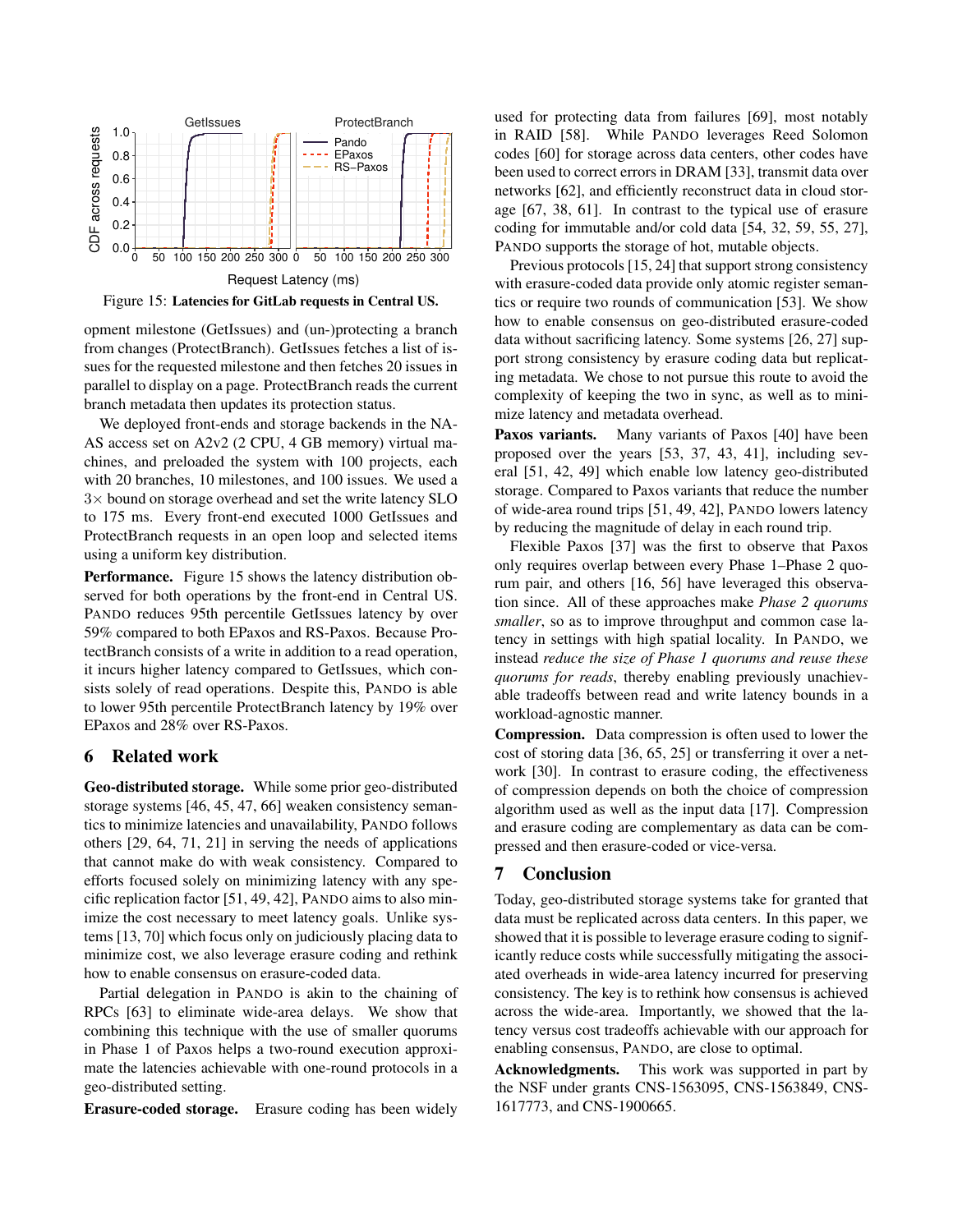# References

- [1] 100% uptime anybody? http://www. riskythinking.com/articles/article8. php.
- [2] And the cloud provider with the best uptime in 2015 is ... http://www.networkworld.com/ article/3020235/cloud-computing/andthe-cloud-provider-with-the-bestuptime-in-2015-is.html.
- [3] Azure Cosmos DB globally distributed database service — Microsoft Azure. https://azure. microsoft.com/en-us/services/cosmosdb/.
- [4] Google Docs. https://docs.google.com.
- [5] Latency is everywhere and it costs you sales how to crush it. http://highscalability.com/ latency-everywhere-and-it-costs-yousales-how-crush-it.
- [6] The only single product for the complete devops lifecycle - GitLab. https://about.gitlab.com/.
- [7] Quizlet.com audience insights Quantcast. https://www.quantcast.com/quizlet. com#trafficCard.
- [8] ShareLaTeX. https://sharelatex.com.
- [9] Storage Intel ISA-L Intel software. https://software.intel.com/enus/storage/ISA-L.
- [10] What is the largest amount of data do you store in MySQL? - Percona database performance blog. https://www.percona.com/blog/2012/ 11/09/what-is-the-largest-amount-ofdata-do-you-store-in-mysql/.
- [11] Which cloud providers had the best uptime last year? http://www.networkworld.com/article/ 2866950/cloud-computing/which-cloudproviders-had-the-best-uptime-lastyear.html.
- [12] SLA for Azure Cosmos DB. https: //azure.microsoft.com/en-us/support/ legal/sla/cosmos-db/v1\_3/, 2019.
- [13] S. Agarwal, J. Dunagan, N. Jain, S. Saroiu, and A. Wolman. Volley: Automated data placement for geodistributed cloud services. In *NSDI*, 2010.
- [14] M. K. Aguilera, C. Delporte-Gallet, H. Fauconnier, and S. Toueg. Stable leader election. In *International Symposium on Distributed Computing*, pages 108–122. Springer, 2001.
- [15] M. K. Aguilera, R. Janakiraman, and L. Xu. Using erasure codes efficiently for storage in a distributed system. In *DSN*, 2005.
- [16] A. Ailijiang, A. Charapko, M. Demirbas, and T. Kosar. Multileader WAN paxos: Ruling the archipelago with fast consensus. *CoRR*, 2017.
- [17] J. Alakuijala, E. Kliuchnikov, Z. Szabadka, and L. Van-

devenne. Comparison of brotli, deflate, zopfli, lzma, lzham and bzip2 compression algorithms. *Google Inc.*, 2015.

- [18] P. A. Alsberg and J. D. Day. A principle for resilient sharing of distributed resources. In *ICSE*, 1976.
- [19] M. S. Ardekani and D. B. Terry. A self-configurable geo-replicated cloud storage system. In *OSDI*, 2014.
- [20] H. Attiya, A. Bar-Noy, and D. Doley. Sharing memory robustly in message-passing systems. *Journal of the ACM (JACM)*, 42(1):124–142, 1995.
- [21] J. Baker, C. Bond, J. C. Corbett, J. Furman, A. Khorlin, J. Larson, J.-M. Leon, Y. Li, A. Lloyd, and V. Yushprakh. Megastore: Providing scalable, highly available storage for interactive services. In *CIDR*, 2011.
- [22] N. Bronson, Z. Amsden, G. Cabrera, P. Chakka, P. Dimov, H. Ding, J. Ferris, A. Giardullo, S. Kulkarni, H. Li, M. Marchukov, D. Petrov, L. Puzar, Y. J. Song, and V. Venkataramani. TAO: Facebook's distributed data store for the social graph. In *USENIX ATC*, 2013.
- [23] M. Burrows. The chubby lock service for looselycoupled distributed systems. In *OSDI*, 2006.
- [24] V. R. Cadambe, N. Lynch, M. Médard, and P. Musial. A coded shared atomic memory algorithm for message passing architectures. *Distributed Computing*, 30(1):49–73, 2017.
- [25] F. Chang, J. Dean, S. Ghemawat, W. C. Hsieh, D. A. Wallach, M. Burrows, T. Chandra, A. Fikes, and R. E. Gruber. Bigtable: A distributed storage system for structured data. *ACM Transactions on Computer Systems (TOCS)*, 26(2):4, 2008.
- [26] H. Chen, H. Zhang, M. Dong, Z. Wang, Y. Xia, H. Guan, and B. Zang. Efficient and available inmemory kv-store with hybrid erasure coding and replication. *ACM Transactions on Storage (TOS)*, 13(3):25, 2017.
- [27] Y. L. Chen, S. Mu, J. Li, C. Huang, J. Li, A. Ogus, and D. Phillips. Giza: Erasure coding objects across global data centers. In *USENIX ATC*, 2017.
- [28] B. F. Cooper, A. Silberstein, E. Tam, R. Ramakrishnan, and R. Sears. Benchmarking cloud serving systems with YCSB. In *SoCC*, 2010.
- [29] J. C. Corbett, J. Dean, M. Epstein, A. Fikes, C. Frost, J. Furman, S. Ghemawat, A. Gubarev, C. Heiser, P. Hochschild, W. Hsieh, S. Kanthak, E. Kogan, H. Li, A. Lloyd, S. Melnik, D. Mwaura, D. Nagle, S. Quinlan, R. Rao, L. Rolig, Y. Saito, M. Szymaniak, C. Taylor, R. Wang, and D. Woodford. Spanner: Google's globally-distributed database. In *OSDI*, 2012.
- [30] R. Fielding and J. Reschke. RFC 7230: Hypertext transfer protocol (HTTP/1.1): Message syntax and routing. *Internet Engineering Task Force (IETF)*, 2014.
- [31] P. J. Fleming and J. J. Wallace. How not to lie with statistics: The correct way to summarize benchmark results. *CACM*, 1986.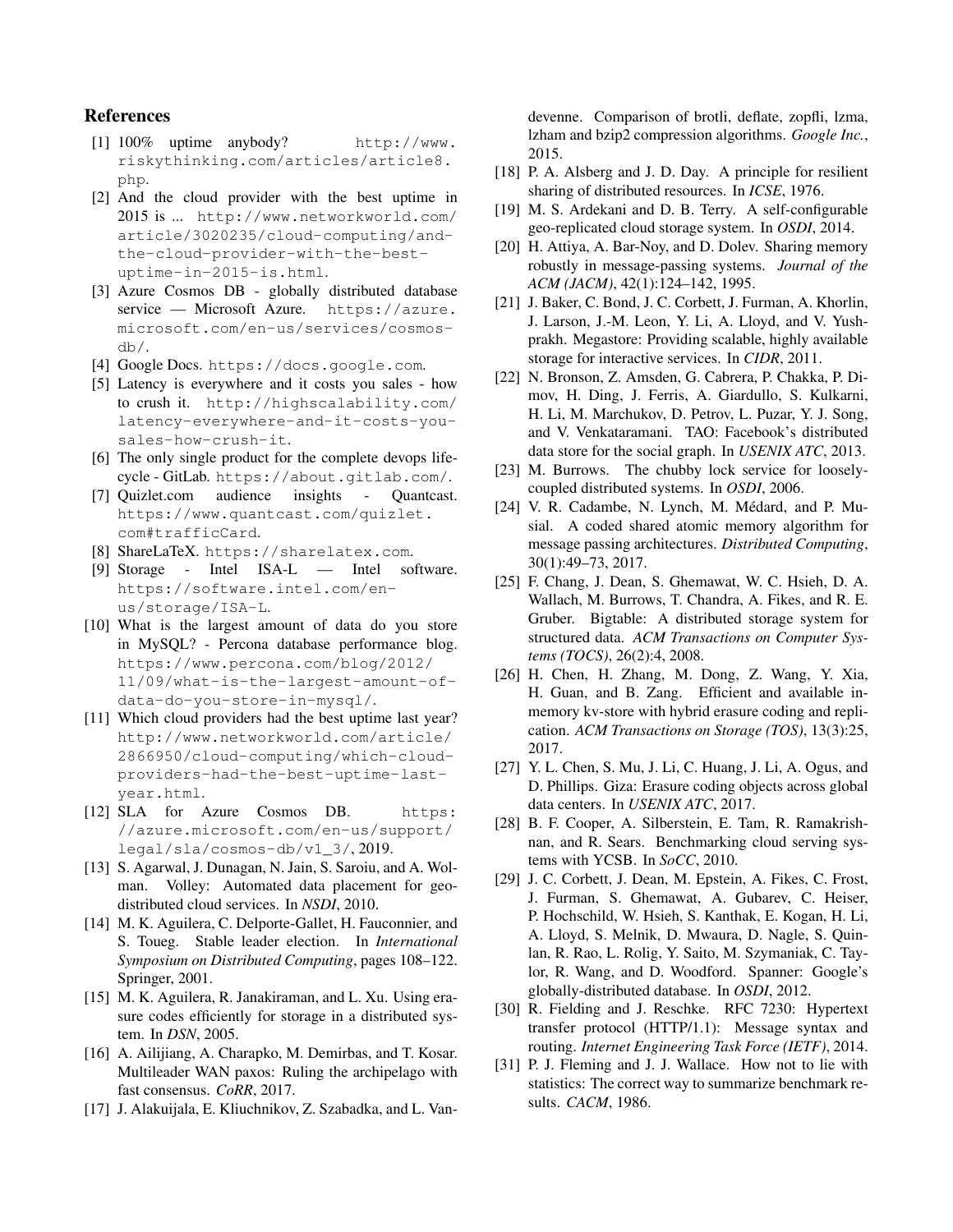- [32] A. Haeberlen, A. Mislove, and P. Druschel. Glacier: Highly durable, decentralized storage despite massive correlated failures. In *NSDI*, 2005.
- [33] R. W. Hamming. Error detecting and error correcting codes. *Bell System technical journal*, 29(2):147–160, 1950.
- [34] O. Haq, M. Raja, and F. R. Dogar. Measuring and improving the reliability of wide-area cloud paths. In *WWW*, 2017.
- [35] M. Herlihy. Wait-free synchronization. *ACM Transactions on Programming Languages and Systems*, 13(1), 1991.
- [36] D. R. Horn, K. Elkabany, C. Lesniewski-Lass, and K. Winstein. The design, implementation, and deployment of a system to transparently compress hundreds of petabytes of image files for a file-storage service. In *NSDI*, 2017.
- [37] H. Howard, D. Malkhi, and A. Spiegelman. Flexible Paxos: Quorum intersection revisited. In *OPODIS*, 2016.
- [38] C. Huang, H. Simitci, Y. Xu, A. Ogus, B. Calder, P. Gopalan, J. Li, and S. Yekhanin. Erasure coding in Windows Azure storage. In *USENIX ATC*, 2012.
- [39] L. Lamport. The temporal logic of actions. *ACM Transactions on Programming Languages and Systems (TOPLAS)*, 16(3):872–923, 1994.
- [40] L. Lamport. The part-time parliament. *ACM Transactions on Computer Systems (TOCS)*, 16(2):133–169, 1998.
- [41] L. Lamport. Generalized consensus and paxos. 2005.
- [42] L. Lamport. Fast paxos. *Distributed Computing*, 19(2):79–103, 2006.
- [43] L. Lamport and M. Massa. Cheap paxos. In *DSN*, 2004.
- [44] B. Lampson. The abcd's of paxos. In *PODC*, 2001.
- [45] C. Li, D. Porto, A. Clement, J. Gehrke, N. M. Preguiça, and R. Rodrigues. Making geo-replicated systems fast as possible, consistent when necessary. In *OSDI*, 2012.
- [46] W. Lloyd, M. J. Freedman, M. Kaminsky, and D. G. Andersen. Don't settle for eventual: Scalable causal consistency for wide-area storage with COPS. In *SOSP*, 2011.
- [47] W. Lloyd, M. J. Freedman, M. Kaminsky, and D. G. Andersen. Stronger semantics for low-latency georeplicated storage. In *NSDI*, 2013.
- [48] H. Lu, K. Veeraraghavan, P. Ajoux, J. Hunt, Y. J. Song, W. Tobagus, S. Kumar, and W. Lloyd. Existential consistency: Measuring and understanding consistency at Facebook. In *SOSP*, 2015.
- [49] Y. Mao, F. P. Junqueira, and K. Marzullo. Mencius: Building efficient replicated state machines for WANs. In *OSDI*, 2008.
- [50] I. Moraru. Epaxos. https://github.com/ efficient/epaxos, 2014. commit 791b115.
- [51] I. Moraru, D. G. Andersen, and M. Kaminsky. There

is more consensus in egalitarian parliaments. In *SOSP*, 2013.

- [52] I. Moraru, D. G. Andersen, and M. Kaminsky. Paxos quorum leases: Fast reads without sacrificing writes. In *SoCC*, 2014.
- [53] S. Mu, K. Chen, Y. Wu, and W. Zheng. When Paxos meets erasure code: Reduce network and storage cost in state machine replication. In *HPDC*, 2014.
- [54] S. Muralidhar, W. Lloyd, S. Roy, C. Hill, E. Lin, W. Liu, S. Pan, S. Shankar, V. Sivakumar, L. Tang, and S. Kumar. f4: Facebook's warm BLOB storage system. In *OSDI*, 2014.
- [55] S. Muralidhar, W. Lloyd, S. Roy, C. Hill, E. Lin, W. Liu, S. Pan, S. Shankar, V. Sivakumar, L. Tang, and S. Kumar. OceanStore: An architecture for global-scale persistent storage. In *OSDI*, 2014.
- [56] F. Nawab, D. Agrawal, and A. El Abbadi. DPaxos: Managing data closer to users for low-latency and mobile applications. In *SIGMOD*, 2018.
- [57] D. Ongaro and J. K. Ousterhout. In search of an understandable consensus algorithm. In *USENIX ATC*, 2014.
- [58] D. A. Patterson, G. Gibson, and R. H. Katz. A case for redundant arrays of inexpensive disks (RAID). In *SIGMOD*, 1988.
- [59] K. V. Rashmi, M. Chowdhury, J. Kosaian, I. Stoica, and K. Ramchandran. EC-Cache: Load-balanced, lowlatency cluster caching with online erasure coding. In *OSDI*, 2016.
- [60] I. S. Reed and G. Solomon. Polynomial codes over certain finite fields. *Journal of the society for industrial and applied mathematics*, 8(2):300–304, 1960.
- [61] M. Sathiamoorthy, M. Asteris, D. Papailiopoulos, A. G. Dimakis, R. Vadali, S. Chen, and D. Borthakur. XORing elephants: Novel erasure codes for big data. 2013.
- [62] A. Shokrollahi. Raptor codes. *IEEE/ACM Transactions on Networking (TON)*, 14(SI):2551–2567, 2006.
- [63] Y. J. Song, M. K. Aguilera, R. Kotla, and D. Malkhi. RPC chains: Efficient client-server communication in geodistributed systems. In *NSDI*, 2009.
- [64] Y. Sovran, R. Power, M. K. Aguilera, and J. Li. Transactional storage for geo-replicated systems. In *SOSP*, 2011.
- [65] M. Stonebraker, D. J. Abadi, A. Batkin, X. Chen, M. Cherniack, M. Ferreira, E. Lau, A. Lin, S. Madden, E. O'Neil, P. O'Neil, A. Rasin, N. Tran, and S. Zdonik. C-store: A column-oriented DBMS. In *VLDB*, 2005.
- [66] D. B. Terry, V. Prabhakaran, R. Kotla, M. Balakrishnan, M. K. Aguilera, and H. Abu-Libdeh. Consistencybased service level agreements for cloud storage. In *SOSP*, 2013.
- [67] M. Vajha, V. Ramkumar, B. Puranik, G. Kini, E. Lobo, B. Sasidharan, P. V. Kumar, A. Barg, M. Ye, S. Narayanamurthy, S. Hussain, and S. Nandi. Clay codes: Moulding MDS codes to yield an MSR code. In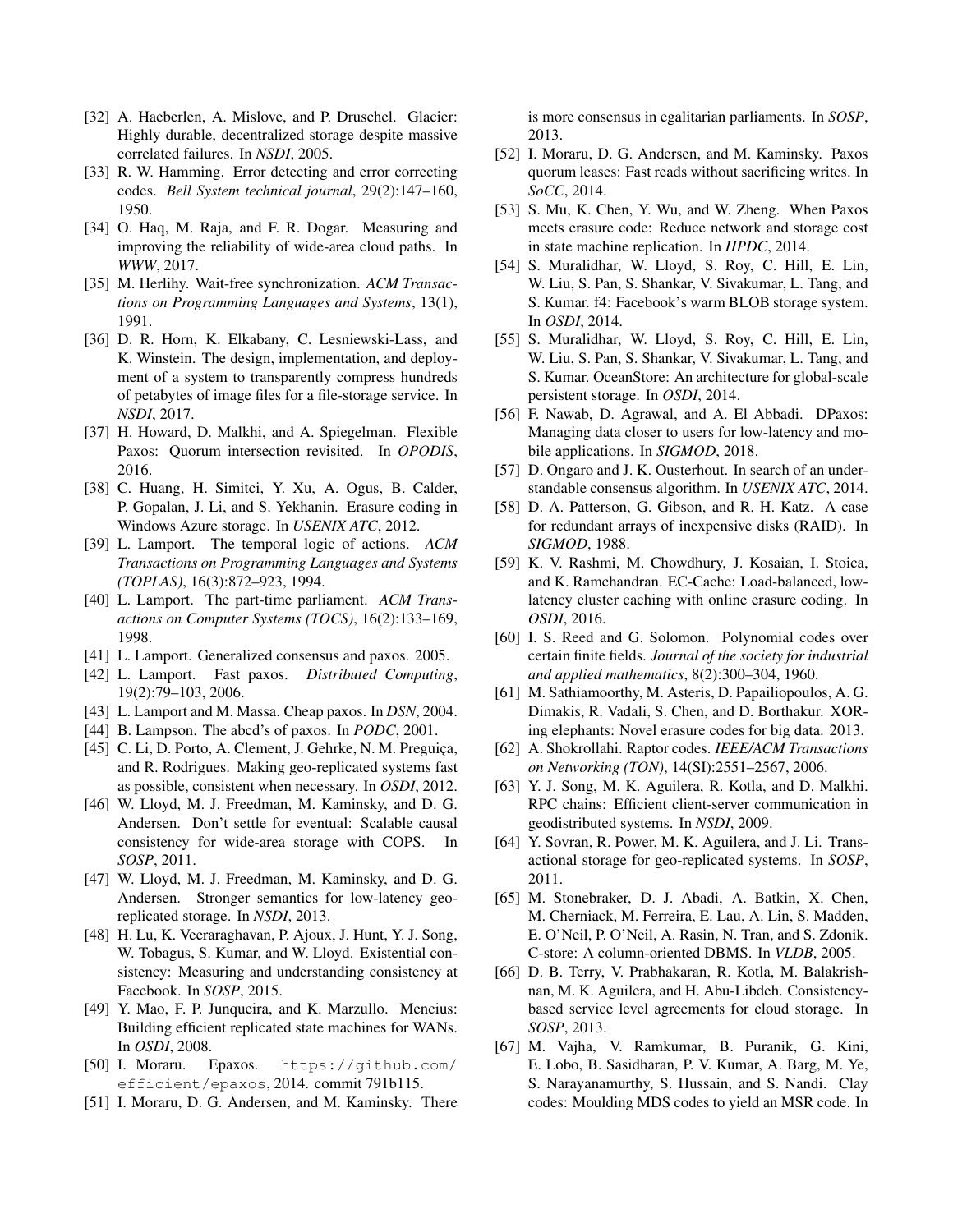*FAST*, 2018.

- [68] R. Van Renesse and F. B. Schneider. Chain replication for supporting high throughput and availability. In *OSDI*, 2004.
- [69] H. Weatherspoon and J. Kubiatowicz. Erasure coding vs. replication: A quantitative comparison. In *IPTPS*, 2002.
- [70] Z. Wu, M. Butkiewicz, D. Perkins, E. Katz-Bassett, and H. V. Madhyastha. SPANStore: Cost-effective georeplicated storage spanning multiple cloud services. In *SOSP*, 2013.
- [71] Y. Zhang, R. Power, S. Zhou, Y. Sovran, M. K. Aguilera, and J. Li. Transaction chains: Achieving serializability with low latency in geo-distributed storage systems. In *SOSP*, 2013.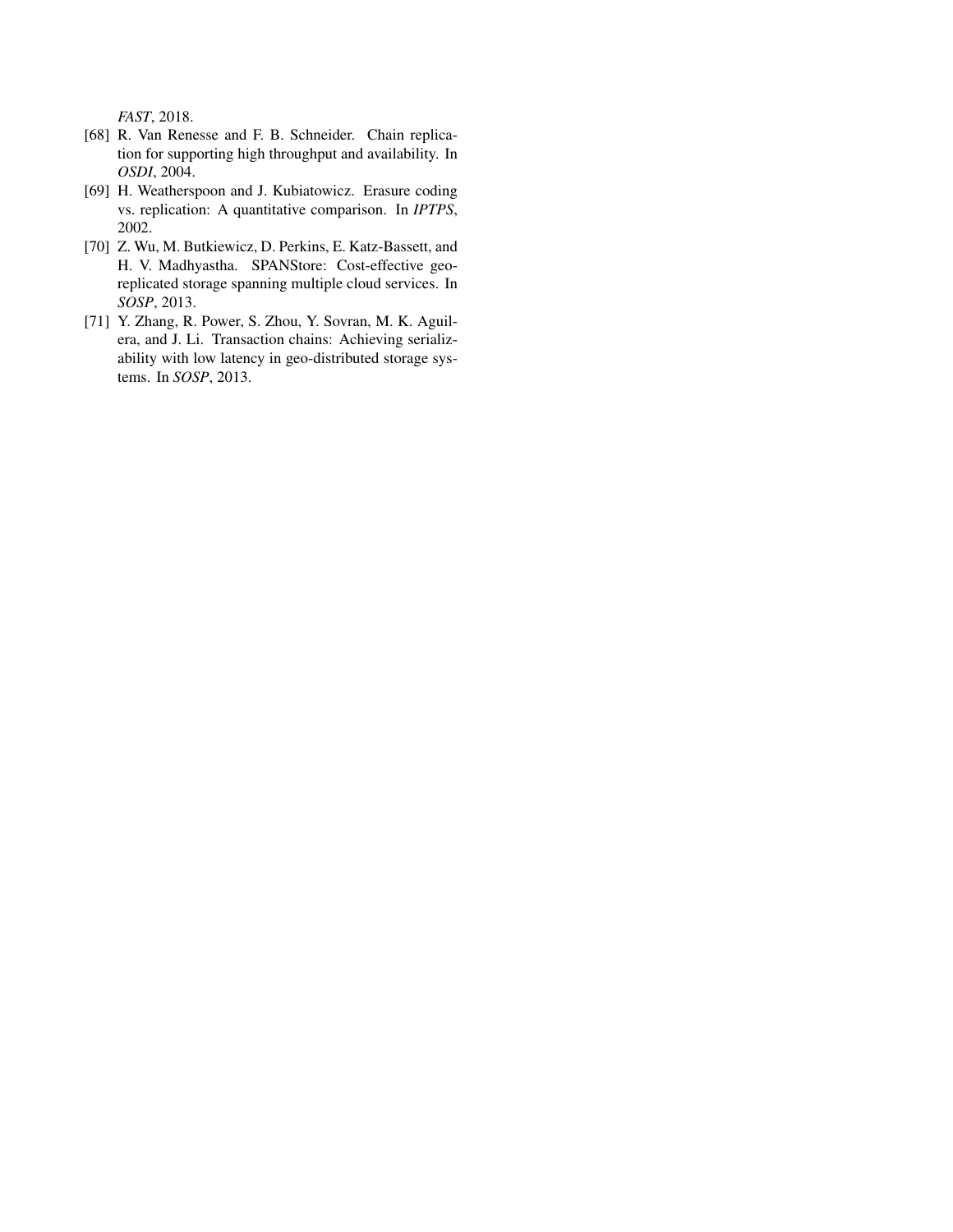# A The PANDO write protocol: specification and proof of correctness

In this section, we focus on how PANDO achieves consensus on a *single value* and prove that it matches the guarantees provided by Paxos. Other functionality used in our paper is layered on top of this base as follows:

- Mutating values. As with Multi-Paxos, we build a distributed log of values and run PANDO on each entry of the log. We only ever attempt a write for version  $i$  if we know that  $i - 1$  has already been chosen. This invariant ensures that the log is contiguous, and that all but possibly the latest version have been decided.
- Partial delegation of writes. One of the key optimizations used in PANDO is to execute Phase 1 and Phase 2 on different nodes (§3.3.2). We achieve this without sacrificing fault tolerance as follows. Each proposer is assigned an id (used for Lamport clocks), but we additionally assign a proposer id to each (proposer, delegate) pair. When executing a write using partial delegation, we simply direct responses accordingly, and have the proposer inform the delegate about which value to propose (unless one was recovered, in which case the delegate has to inform the proposer about the change). In case the delegate fails, a proposer can always choose to execute a write operation normally, and because it uses a different proposer id in this case, it will look as though the write from the proposer and the write from the (proposer, delegate) pair are writes from two separate nodes. We already prove (§A.1) that PANDO maintains consistency in this case.
- One round reads. As with other consensus protocols, we support (common-case) one-round reads by adding a third, asynchronous phase to writes that broadcasts which value was chosen and caches this information at each acceptor. Upon executing a read at a Phase 1a quorum, we check to see if any acceptor knows whether a value has already been chosen. If we find such a value, we try to reconstruct it and fall back on the larger Phase 1b quorum in case there are not enough splits present in the Phase 1a quorum. Otherwise, we follow the write path, but propose a value only if we were able to recover one (else none have been chosen). We maintain linearizability with this approach because the task of resolving uncertainty is done via the write path.
- Fallback to leader. In PANDO, front-ends directly execute writes unless a conflict is observed, in which case they defer the request to a leader  $(\S 3.5)$ . From the perspective of the consensus protocol, the leader is just another proposer, so no consistency issues may arise even if multiple leaders exist. However, PANDO prevents non-leader front-ends from attempting writes more than

| A.ppn            | Promised proposal no. stored at acceptor A     |  |  |
|------------------|------------------------------------------------|--|--|
| $A.$ apn         | Accepted proposal no. stored at acceptor A     |  |  |
| $A$ , vid.       | Accepted value id stored at acceptor A         |  |  |
| $A.$ <i>vlen</i> | Accepted value length stored at acceptor A     |  |  |
| $A.\nusplit$     | Accepted value split stored at acceptor A      |  |  |
| $vid_{v}$        | Unique id for $v$ , typically a hash or random |  |  |
|                  | number                                         |  |  |
| $vlen_n$         | Length of $v$ (to remove padding)              |  |  |
| Split(v, A)      | (Computed on proposers) The erasure-           |  |  |
|                  | coded split associated with acceptor A         |  |  |

Figure 16: Summary of notation.

once which can lead to unavailability if the leader fails. It is up to the leader election mechanism to quickly elect a new leader when the the current one fails.

PANDO's consistency and liveness properties rely on certain quorum constraints being met. We describe the constraints below under the assumption that data is partitioned into k splits (Constraint 3 needed only if Phase 1a quorums are used for reads):

- 1. The intersection of any Phase 1a and Phase 2 quorums contains at least 1 split.
- 2. The intersection of any Phase 1b and Phase 2 quorums contains at least  $k$  splits.
- 3. A Phase 1a quorum must contain at least  $k$  splits.
- 4. After f nodes fail, at least one Phase 1b and Phase 2 quorum must consist of nodes that are available.

Below is pseudocode for the PANDO write protocol.

# *Phase 1 (Prepare-Promise)*

#### Proposer  $P$  initiates a write for value  $v$ :

- 1. Select a unique proposal number  $p$  (typically done using Lamport clocks).
- 2. Broadcast  $Prepare(p)$  messages to all acceptors.

Acceptor  $A$ , upon receiving  $Prepare(p)$  message from Proposer P:

- 3. If  $p > A.ppn$  then set  $A.ppn \leftarrow p$  and reply Promise(A.apn, A.vid, A.vlen, A.vsplit).
- 4. Else reply NACK.

# **Proposer**  $P$ **, upon receiving Promise messages from a** Phase 1a quorum:

5. If the values in all Promise responses are NULL, then skip to Phase 2 with  $v' \leftarrow v$ .

Proposer P, upon receiving Promise messages from a Phase 1b quorum: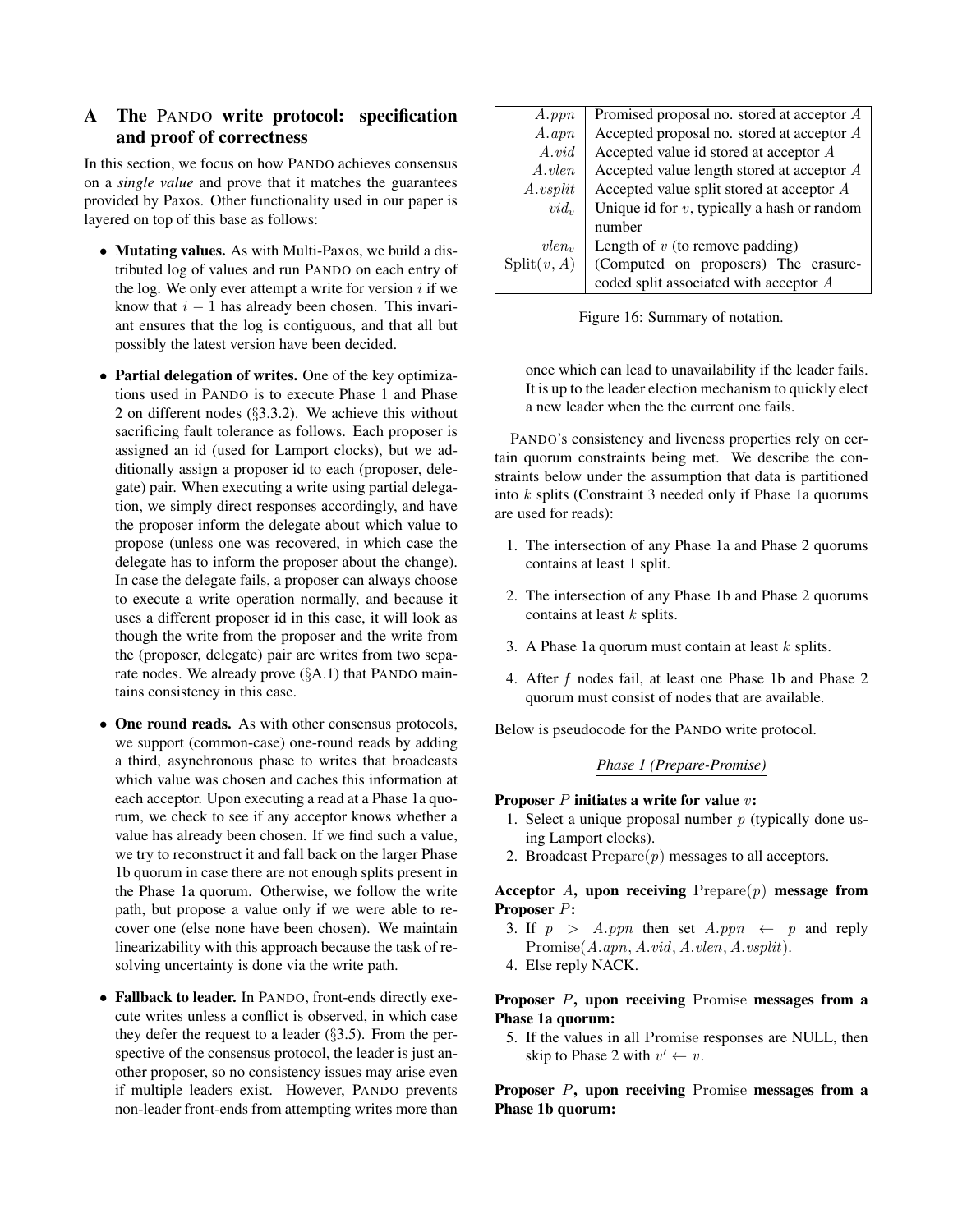- 6. Iterate over all Promise responses sorted in decreasing order of their apn.
	- (a) If there are at least  $k$  splits for value  $w$  associated with  $apn$ , recover the value w (using the associated vlen and vsplits) and continue to Phase 2 with  $v' \leftarrow w$ .
- 7. If no value was recovered, continue to Phase 2 with  $v' \leftarrow v.$

### *Phase 2 (Propose-Accept)*

## Proposer  $P$ , initiating Phase 2 to write value  $v'$  with proposal number p:

- 8. If no value was recovered in Phase 1, set  $vid_{v'}$  =  $hash(v)$  (or some other unique number, see Figure 16). If a value was recovered, use the existing  $vid_{v'}$ .
- 9. Broadcast  $Propose(p, vid_{v'}, vlen_{v'}, Split(v', A))$  messages to all acceptors.

Acceptor A, upon receiving  $Propose(p, vid, vlen, vsplit)$ from a Proposer  $P$ :

- 10. If  $p < A.ppn$  reply NACK
- 11.  $A.ppn \leftarrow p$
- 12.  $A.$ *apn*  $\leftarrow$  *p*
- 13.  $A$ .*vid*  $\leftarrow$  *vid*
- 14.  $A.$ *vlen*  $\leftarrow$  *vlen*
- 15. A.vsplit  $\leftarrow vsplit$
- 16. Reply  $Accept(p)$

## Proposer  $P$ , upon receiving  $Accept(p)$  messages from a Phase 2 quorum:

17.  $P$  now knows that  $v'$  was chosen, and can check whether the chosen value  $v'$  differs from the initial value v or not.

### A.1 Proof of correctness

Definitions. We let A refer to the set of all acceptors and use  $\mathcal{Q}_a$ ,  $\mathcal{Q}_b$ , and  $\mathcal{Q}_2$  refer to the sets of Phase 1a, Phase 1b, and Phase 2 quorums, respectively. Using this notation, we restate our quorum assumptions:

$$
Q \subseteq \mathcal{A} \qquad \forall Q \in \mathcal{Q}_a \cup \mathcal{Q}_b \cup \mathcal{Q}_2 \tag{1}
$$

$$
|Q_a \cap Q_2| \ge 1 \qquad \forall Q_a \in \mathcal{Q}_a, Q_2 \in \mathcal{Q}_2 \tag{2}
$$

$$
|Q_b \cap Q_2| \ge k \qquad \forall Q_b \in \mathcal{Q}_b, Q_2 \in \mathcal{Q}_2 \tag{3}
$$

Definition 1. *A value is chosen if there exists a Phase 2 quorum of acceptors that all agree on the identity of the value and store splits corresponding to that value.*

We now show that the PANDO write protocol provides the same guarantees as Paxos:

• **Nontriviality.** Any chosen value must have been proposed by a proposer.

- Liveness. A value will eventually be chosen provided that RPCs complete before timing out and all acceptors in at least one Phase 1b and Phase 2 quorum are available.
- Consistency. At most one value can be chosen.
- Stability. Once a value is chosen, no other value may be chosen.

Theorem 1. *(Nontriviality)* PANDO *will only choose values that have been proposed.*

*Proof.* By definition, a value can only be chosen if it is present at a Phase 2 quorum of acceptors. Values are only stored at acceptors in response to Propose messages initiated by proposers.  $\Box$ 

Theorem 2. *(Liveness)* PANDO *will choose a a value provided that RPCs complete before timing out and all acceptors in at least one Phase 1b and Phase 2 quorum are available.*

*Proof.* Let t refer to the (maximum) network and execution latency for an RPC. Since PANDO has two rounds of execution, a write can complete within  $2t$  as long as a requested is uncontended. If all proposers retry RPCs using randomized exponential backoff, a time window of length  $\geq 2t$  will eventually open where only a Proposer  $P$  is executing. Since no other proposer is sending any RPCs during this time, both Phase 1 and Phase 2 will succeed for Proposer P. П

Following the precedence of [37], we will show that PANDO provides both consistency and stability by proving that it provides a stronger guarantee.

Lemma 1. *If a value* v *is chosen with proposal number* p*, then for any proposal with proposal number* p <sup>0</sup> > p *and value*  $v'$ *,*  $v' = v$ *.* 

*Proof.* Recall that PANDO proposers use globally unique proposal numbers (Line 1); this makes it impossible for two different proposals to share a proposal number  $p$ . Therefore, if two proposals are both chosen, they must have different proposal numbers. If  $v' = v$  then we trivially have the desired property. Therefore, assume  $v' \neq v$ .

Without loss of generality, we will consider the smallest p' such that  $p' > p$  and  $v' \neq v$  (*minimality assumption*). We will show that this case always results in a contradiction: either the Prepare messages for  $p'$  will fail (and thus no Propose messages will ever be sent) or the proposer will adopt and re-propose value  $v$ .

Let  $Q_{2,p}$  be the Phase 2 quorum used for proposal number p, and  $Q_{a,p'}$  be the Phase 1a quorum used for p'. By Quorum Property 2, we know that  $|Q_{2,p} \cap Q_{a,p'}|$  is non-empty. We will now look at the possible ordering of events at each acceptor A in the intersection of these two quorums  $(Q_{2,p})$ and  $Q_{a,p'}$ ):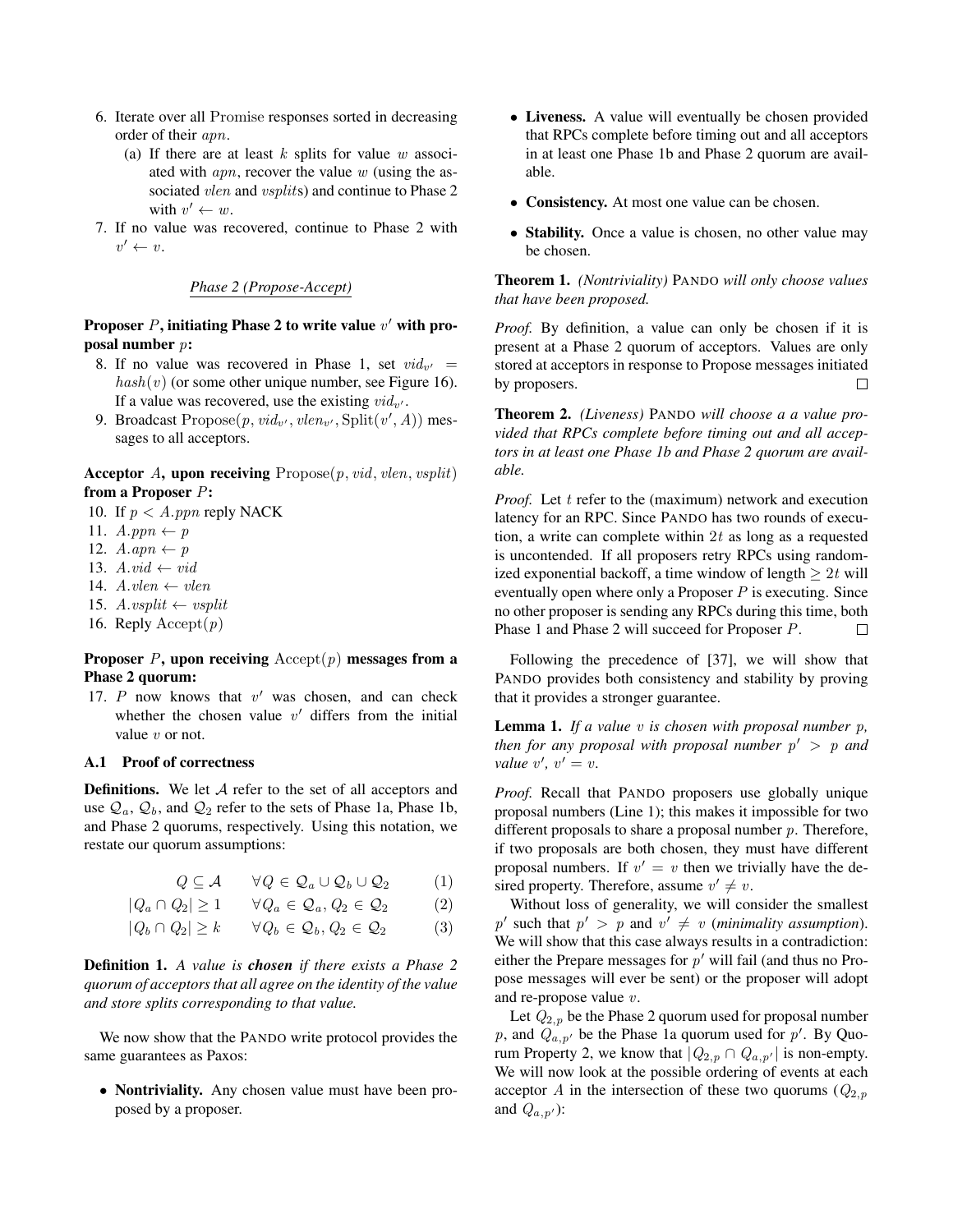• Case 1: A receives  $Prepare(p'$ ) before  $Propose(p, \ldots).$ 

The highest proposal number at A would be  $p' > p$ by the time  $Propose(p, \ldots)$  was processed, and so A would reject  $Propose(p, \ldots)$ . However, we know that this is not the case since  $A \in Q_{2,p}$ , so this is a contradiction.

• Case 2: A receives  $Propose(p,...)$  before  $Prepare(p').$ 

The last promised proposal number at  $A$  is  $q$  such that  $p \leq q < p' \ (q > p' \text{ would be a contradiction since})$ Prepare(p') would fail even though  $A \in Q_{a,p'}$ ). By our minimality assumption, we know that all proposals z such that  $p \leq z < p'$  fail or re-propose v. Therefore, the acceptor A responds with  $P$ romise $(q, vid_v, \ldots)$ .

At this point, the proposer has received at least one Promise message with a non-empty value. Therefore, it does not take the Phase 1 fast path and waits until it has heard from a Phase 1b quorum (denoted  $Q_{b,p'}$ ). Using the same logic as above, the proposer for  $p'$  will receive a minimum of  $k$  Promise messages each referencing value  $v$  since there are k acceptors in  $Q_{b,p'} \cap Q_{2,p}$  (Quorum Property 3). Since the proposer has a minimum of  $k$  responses for  $v$ , it can reconstruct value v. Let q denote the highest proposal number among all  $k$  responses.

Besides those in  $Q_{b,p'} \cap Q_{2,p}$ , other acceptors in  $Q_{b,p'}$ may return values that differ from  $v$ . We consider the proposal number  $q'$  for each of these accepted values:

- Case 1:  $q' < q$ . The proposer for p' will ignore the value for  $q'$  since it uses the highest proposal number for which it has  $k$  splits.
- Case 2:  $p' < q'$ . Not possible since  $Prepare(p')$  would have failed.
- Case 3:  $p \le q' \le p'$ . This implies that a Propose $(q', v'')$  was issued where  $v'' \neq v$ . This violates our minimality assumption.

Therefore, the proposer will adopt value  $v$  since it can reconstruct it (the proposer has  $k$  splits from the acceptors in  $Q_{b,p'} \cap Q_{2,p}$  alone) and the highest returned proposal number references it. This contradicts our assumption that  $v' \neq v.$  $\Box$ 

Theorem 3. *(Consistency)* PANDO *will choose at most one value.*

*Proof.* Assume that two different proposals with proposal numbers  $p$  and  $q$  are chosen. Since proposers use globally unique proposal numbers,  $p \neq q$ . This implies that one of the proposal numbers is greater than the other, assume that  $q > p$ . By Lemma 1, the two proposals write the same value.  $\Box$  Theorem 4. *(Stability) Once a value is chosen by* PANDO*, no other value may be chosen.*

*Proof.* The proposal numbers used for any two chosen proposals will not be equal. Thus, with the additional assumption that acceptors store their state in durable storage, this follows immediately from Lemma 1. $\Box$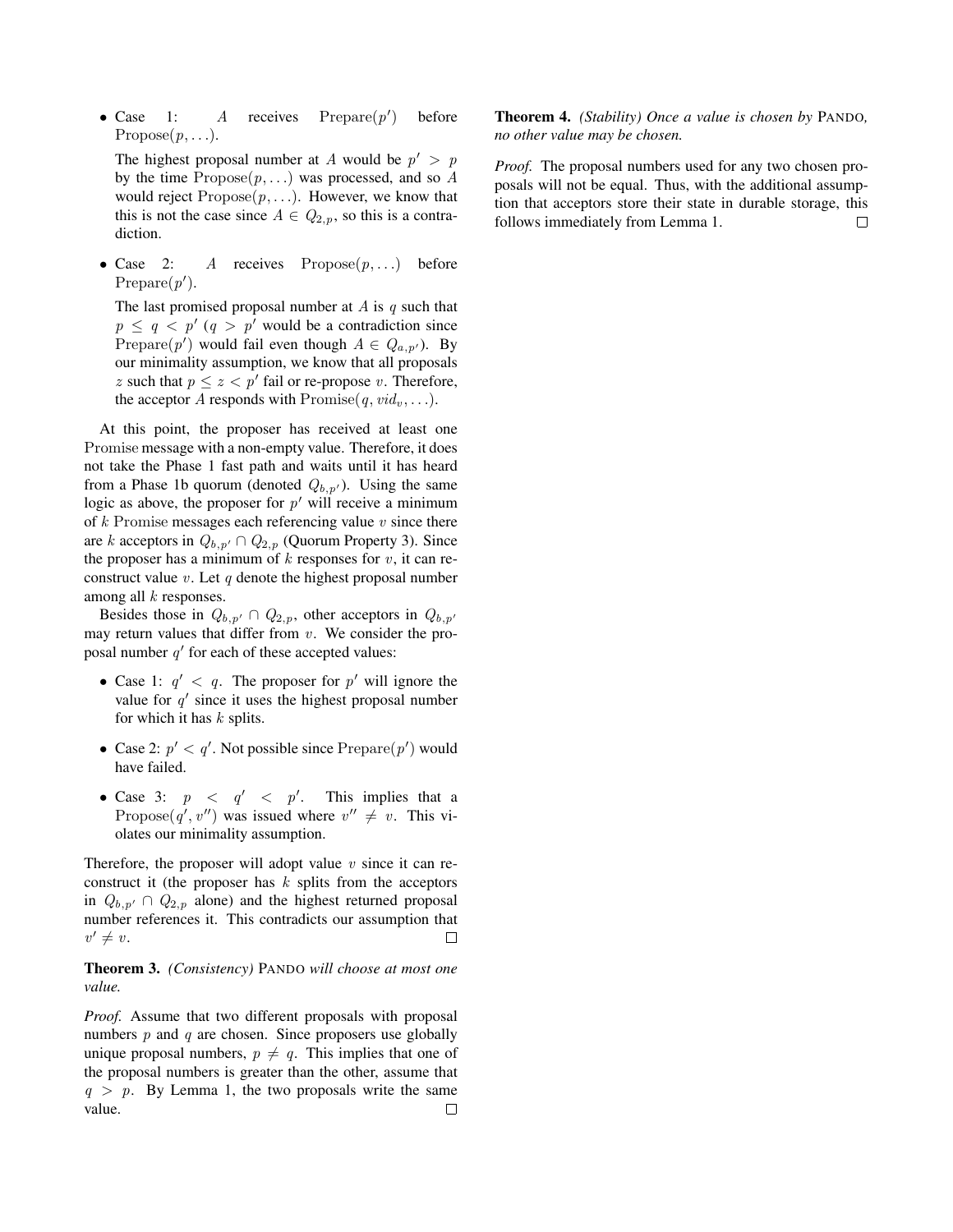## B TLA+ specification for PANDO reads and writes

In addition to our proof of correctness for PANDO's write path, we have model checked PANDO's correctness using TLA+ [39]. The purpose of this exercise was to *mechanically verify* PANDO's safety guarantees under a number of scenarios.

We checked the following invariants: consistency and stability for writes, that any value marked chosen at an acceptor was indeed chosen, and that successful reads only ever returned chosen values. The configurations modeled used 2–3 proposers (and readers) that could write (read) 2–3 values to (from) 4–6 acceptors when splitting the data into 2–4 splits. We set up 2–3 quorums of each type (Phase 1a, Phase 1b, and Phase 2).

The TLA+ model checker considers all possible histories including those with message reordering and arbitrary (or infinite) delay in delivering messages. When run on the specification for PANDO (below) and the configurations listed earlier, no invariant violations were found.

 $-$  module  $Pando$ .

EXTENDS Integers, TLC , FiniteSets

CONSTANTS Acceptors, Ballots, Values, Quorum1a, Quorum1b, Quorum2, K

```
ASSUME QuorumAssumption \triangleq
```

```
∧ Quorum1a ⊆ SUBSET Acceptors
∧ Quorum1b ⊆ SUBSET Acceptors
∧ Quorum2 ⊆ SUBSET Acceptors
Overlap of 1
\land \forall QA \in Quantum1a:
  \forall Q2 \in Quorum2 :
    Cardinality(QA \cap Q2) \geq 1Overlap of K
\land \forall QB \in Quantum1b:
 \forall Q2 \in Quorum2 :
    Cardinality(QB \cap Q2) \geq K
```

| VARIABLES msgs, |             | The set of messages that have been sent                                             |
|-----------------|-------------|-------------------------------------------------------------------------------------|
|                 | maxPBal.    | $maxPBal[a]$ is the highest promised ballot (proposal number) at acceptor a         |
|                 | $maxABal$ , | $maxABal[a]$ is the highest accepted ballot (proposal number) at acceptor a         |
|                 | maxVal.     | $maxVal[a]$ is the value for $maxABal[a]$ at acceptor a                             |
|                 | chosen,     | $chosen[a]$ is the value that acceptor a heard was chosen (or else is <i>None</i> ) |
|                 | readLog     | $readLog[b]$ is the value that was read during ballot b                             |

vars  $\triangleq$   $\langle msgs, \, maxPBal, \, maxABal, \, maxVal, \, chosen, \, readLog \rangle$  $None \triangleq CDAOOSE v : v \notin Values$ 

# Type invariants.

 $Messages \triangleq$  $[type: {\text{``prepare''}}, bal: Ballots]$ ∪  $[type : {\text{``promise''}}, bal : Ballots, maxABal : Ballots \cup \{-1\},$  $maxVal$  : Values  $\cup$  {None}, acc : Acceptors,  $chosen : Values \cup \{None\}$ ∪  $[type: {\text{``propose''}}\}, bal : Ballots, val : Values \cup \{None\},\$  $op:$  {"R", "W"}] ∪ [type : {"accept"}, bal : Ballots, val : Values, acc : Acceptors,  $op:$  {"R", "W"}] ∪ [type : {"learn"}, bal : Ballots, val : Values]  $TypeOK \triangleq \wedge msgs \in SUBSET Messages$  $\land$  maxABal ∈ [Acceptors  $\rightarrow$  Ballots ∪ { - 1}]  $\land \textit{maxPBal} \in [Acceptors \rightarrow Ballots \cup \{-1\}]$ 

 $\land$  maxVal  $\in$  [Acceptors  $\rightarrow$  Values  $\cup$  {None}]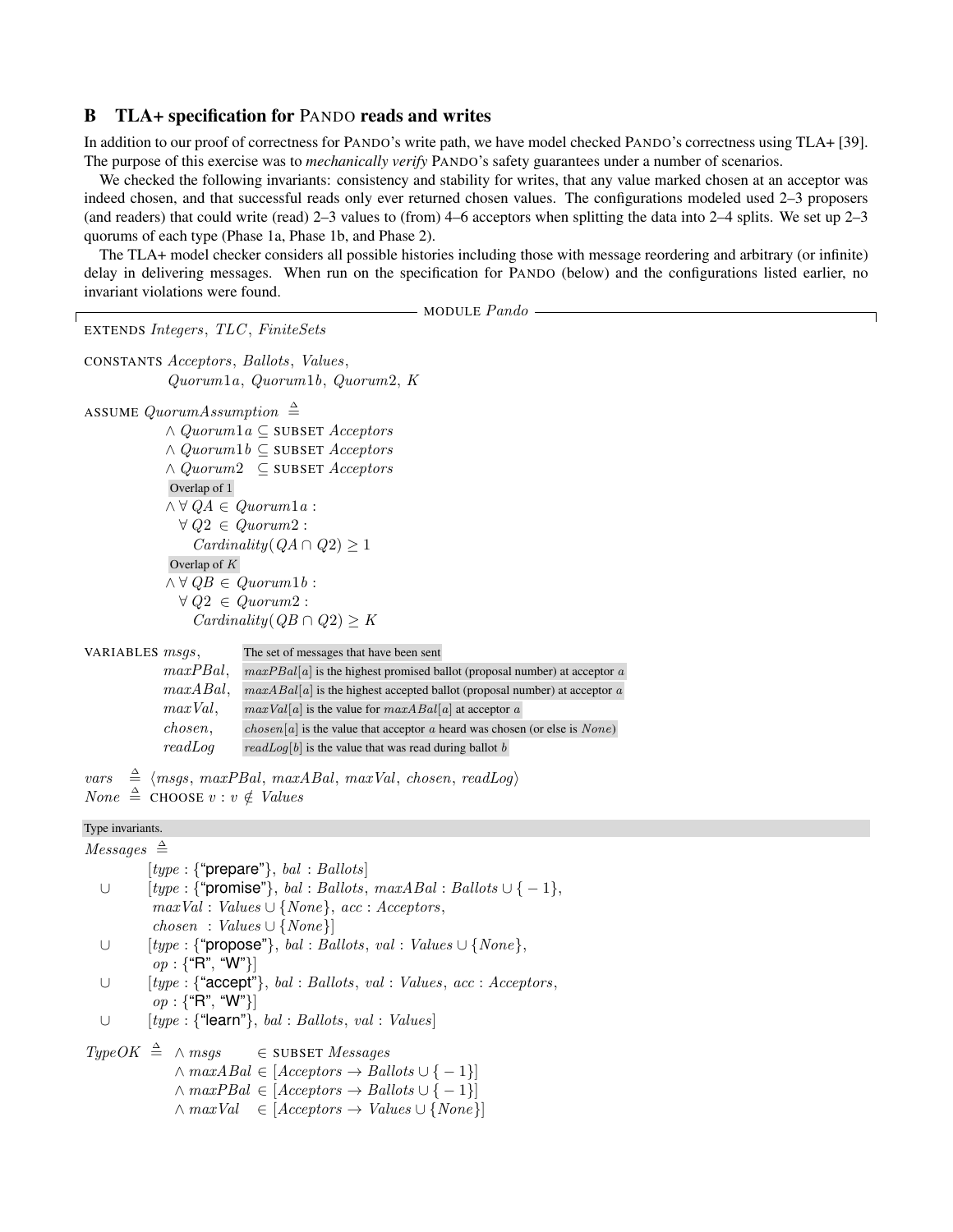```
\land chosen \in [Acceptors \rightarrow Values \cup \{None\}]\land \text{readLog} \in [Ballots \rightarrow Values \cup \{None\}]\wedge \forall a \in Acceptors : maxPBal[a] \geq maxABal[a]
```
Initial state.

 $Init \triangleq \wedge msgs = \{\}$  $\land$  maxPBal = [a  $\in$  Acceptors  $\mapsto$  - 1]  $\land$  maxABal = [a  $\in$  Acceptors  $\mapsto$  - 1]  $\land$  maxVal = [a  $\in$  Acceptors  $\mapsto$  None]  $\land chosen = [a \in Access \mapsto None]$  $\land \text{readLog} = [b \in \text{Ballots} \mapsto \text{None}]$ 

### Send message m.

 $Send(m) \triangleq msgs' = msgs \cup \{m\}$ 

Prepare: The proposer chooses a ballot id and broadcasts prepare requests to all acceptors. All writes start here.  $Prepare(b) \triangleq \wedge \neg \exists m \in msgs : (m.\textit{type} = \text{``prepare''}) \wedge (m.\textit{bal} = b)$  $\land$  Send([type  $\mapsto$  "prepare", bal  $\mapsto$  b])  $\land$  UNCHANGED  $\langle maxPBal, maxABal, maxVal, chosen, readLog \rangle$ 

Promise: If an acceptor receives a prepare request with ballot id greater than that of any prepare request which it has already responded to, then it responds to the request with a promise. The promise reply contains the proposal (if any) with the highest ballot id that it has accepted.  $Promise(a) \triangleq$ 

 $\exists m \in msgs :$  $\wedge m.type = "prepare"$  $\land$  m.bal  $> maxPBal[a]$  $\land Send([type \mapsto "promise", acc \mapsto a, bal \mapsto m.bal,$  $maxABal \rightarrow maxABal[a], maxVal \rightarrow maxVal[a],$  $chosen \mapsto chosen[a]]$  $\wedge$  maxPBal' = [maxPBal EXCEPT  $! [a] = m$ .bal]  $\land$  UNCHANGED  $\langle maxABal, maxVal, chosen, readLog \rangle$ 

Propose (fast path): The proposer waits until it collects promises from a Phase 1a quorum of acceptors. If no previous value is found, then the proposer can skip to Phase 2 with its own value.

 $ProposeA(b) \triangleq$  $\land \neg \exists m \in msgs : (m.type = "propose") \land (m.bal = b)$  $\land \exists v \in Values$ :  $\land \exists Q \in \mathit{Quorum1a}$ : LET  $Q1Msgs \triangleq {m \in msgs : \wedge m.type = "promise"}$  $\wedge m \cdot bal = b$  $\land$  m.acc  $\in Q$ }

IN

Check for promises from all acceptors in Q  $\wedge \forall a \in Q : \exists m \in Q1Msgs : m.acc = a$ Make sure no previous vals have been returned in promises  $\wedge \forall m \in Q1Msgs : m.maxABal = -1$  $\land Send([type \mapsto "propose", bal \mapsto b, val \mapsto v, op \mapsto "W"]$ )  $\land$  UNCHANGED  $\langle maxPBal, maxABal, maxVal, chosen, readLog \rangle$ 

```
ProposeB(b) \triangleq\land \neg \exists m \in msgs : (m.type = "propose") \land (m.bal = b)\land \exists Q \in \mathit{Quorum1b}:
    LET Q1Msgs \triangleq \{m \in msgs : \wedge m.type = "promise" \}
```
Propose (slow path): The proposer waits for promises from a Phase 1b quorum of acceptors. If no value is found accepted, then the proposer can pick its own value for the next phase. If any accepted coded split is found in one of the promises, the proposer detects whether there are at least K splits (for the particular value) in these promises. Next, the proposer picks up the recoverable value with the highest ballot, and uses it for next phase.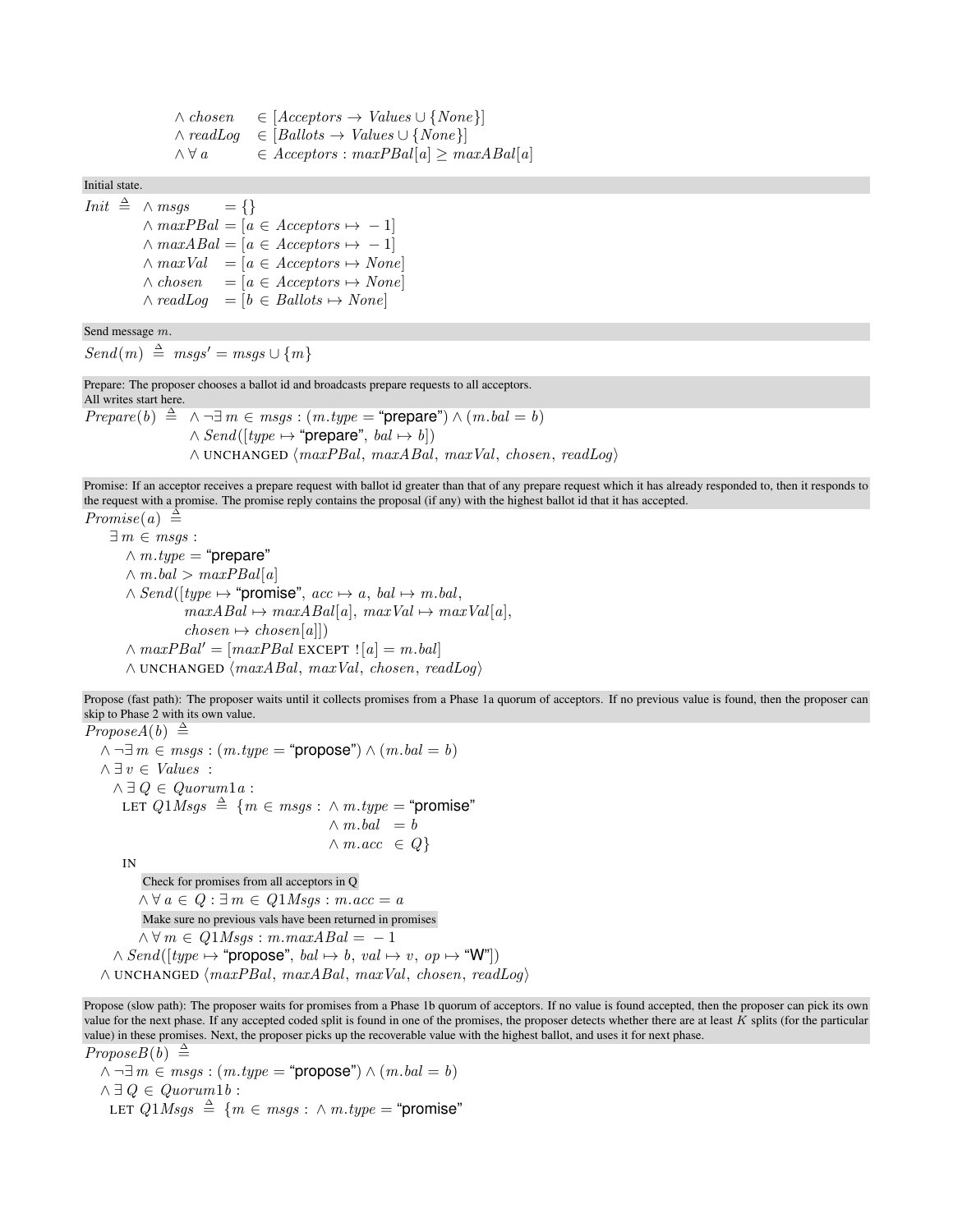```
\wedge m \cdot bal = b\land m.ac \in Q}
Q1 \text{ Vals} \triangleq [v \in Values \cup \{None\} \mapsto{m \in Q1Msgs : m.maxVal = v}
```
IN

```
Check that all acceptors from Q responded
    \wedge \forall a \in Q : \exists m \in Q1Msgs : m.acc = a\land \exists v \in Values:∧ No recoverable value, use anything
             \forall \forall vv \in Values : Cardinality(Q1 Vals[vv]) < KCheck if v is recoverable and of highest ballot
             \vee Use previous value if K splits exist
                 \wedge Cardinality (Q1 Vals[v]) \geq K\wedge \exists m \in Q1Vals[v]:
                       Ensure no other recoverable value has a higher ballot
                      \wedge \forall mm \in Q1Msqs :
                            \vee m.bal > mm.bal
                            \vee Cardinality(Q1Vals[mm.maxVal]) < K
          \land Send([type \mapsto "propose", bal \mapsto b, val \mapsto v, op \mapsto "W"])\land UNCHANGED \langle maxPBal, maxABal, maxVal, chosen, readLog \rangle
```
Phase 2: If an acceptor receives an accept request with ballot i, it accepts the proposal unless it has already responded to a prepare request having a ballot greater than it does.

 $Accept(a) \triangleq$  $\land \exists m \in msgs :$  $\wedge m.type = "propose"$  $\land$  m.bal  $\geq$  maxPBal[a]  $\wedge$  maxABal' = [maxABal EXCEPT  $|a| = m$ .bal]  $\wedge$  maxPBal' = [maxPBal EXCEPT  $|a| = m$ .bal]  $\wedge \maxVal' = [\maxVal \text{ ExCEPT} : [a] = m.val]$  $\land Send([type \mapsto "accept", bal \mapsto m.bal, acc \mapsto a, val \mapsto m.val,$  $op \mapsto m.op$ )  $\land$  UNCHANGED  $\langle chosen, readLog \rangle$ 

ProposerEnd: If the proposer receives acknowledgements from a Phase 2 quorum, then it knows that the value was chosen and broadcasts this.

 $ProposerEnd(b) \triangleq$  $\land \exists v \in Values:$  $\land \exists Q \in \mathit{Quorum2}$ : LET  $Q2msgs \ \triangleq \ \{m \in msgs: \ \land \ m.type = \texttt{``accept''}$  $\wedge m \cdot bal = b$  $\wedge m.val = v$  $\land$  m.acc  $\in$   $Q$ } IN Check for accept messages from all members of Q  $\wedge \forall a \in Q : \exists m \in Q2msqs : m.acc = a$ If this was in response to a read, log the result ∧ Read: log the result  $∨ ∧ ∃ m ∈ Q2msgs : m.op = "R"$  $\wedge \text{readLog}' = [\text{readLog EXCEPT} : [b] = v]$ Write: don't log the result  $\vee$  ( $\forall$   $m \in Q2$ msgs :  $m.op = \text{``W''} \wedge \text{UNCHANGED} \langle \text{readLog} \rangle$ )  $\land Send([type \mapsto "learn", bal \mapsto b, val \mapsto v])$  $\land$  UNCHANGED  $\langle maxABal, maxPBal, maxVal, chosen \rangle$ 

Learn: A proposer has announced that value  $v$  is chosen.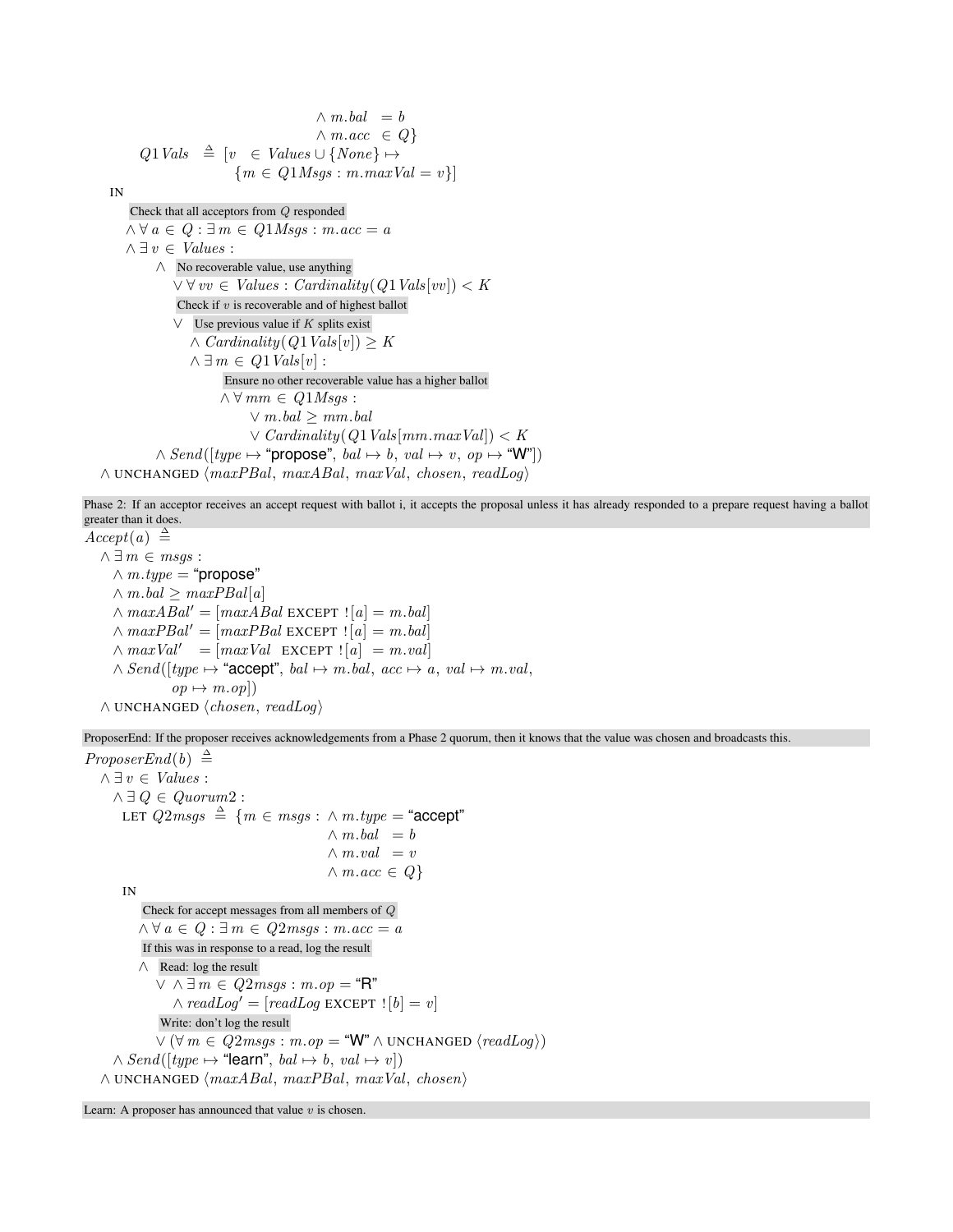$Learn(a) \triangleq$  $\wedge \ \exists m \in msgs$ :  $\wedge m.type = "learn"$ Process accept before learn, needed for ReadInv, not the protocol  $\land maxABal[a] \geq m.bal$  $\wedge chosen' = [chosen \, EXCEPT : [a] = m.val]$  $\land$  UNCHANGED  $\langle msgs, maxPBal, maxABal, maxVal, readLog \rangle$ 

```
Count how many splits of v we have received.
```
 $CountSplitsOf (resp, v) \triangleq Cardinality({m \in resps : m.maxVal = v})$ 

FastRead: Check if any value returned from a Phase 1a quorum was chosen. If we have enough splits to reconstruct that value, then return immediately. If not, wait for Phase 1b quorum. If we have a value that was marked chosen, return. Otherwise, perform a write-back.  $FastRead(b) \triangleq$ 

```
\land \neg \exists m \in msgs : (m.type = "propose") \land (m.bal = b)∧
   Fastest path: Phase 1a quorum has k splits and the value is chosen
  ∨ ∧ ∃ Q ∈ Quorum1a :
           LET RMsqs \triangleq \{m \in msgs : \wedge m.type = "promise"\wedge m \cdot bal = b\land m \cdot acc \in QIN Check that all acceptors from Q responded
                  \wedge \forall a \in Q : \exists m \in R M s s : m \ldotp ac \ldotp = aCheck that we have k splits of a chosen value
                  \wedge \exists m \in \mathit{R}Msgs:\land m.chosen \neq None
                        \land CountSplitsOf (RMsgs, m.chosen) \geq K\wedge \text{readLog'} = [\text{readLog EXCEPT} : [b] = m \text{.}\text{chosen}]\land UNCHANGED \langle msgs, \, maxPBal, \, maxABal, \, maxVal, \, chosen \rangleFast path: Phase 1b quorum has k splits and the value is chosen
  \vee \wedge \exists Q \in \mathit{Quorum1b}:
           LET RMSgs \triangleq \{m \in msgs : \wedge m.type = "promise" \}\wedge m \cdot bal = b\land m \cdot acc \in QIN Check that all acceptors from Q responded
                  \wedge \forall a \in Q : \exists m \in R M s s : m \ldotp acc = aCheck that we have k splits of a chosen value
                  \wedge \exists m \in \mathit{R} \mathit{M} \mathit{sgs}:
                        \land m.chosen \neq None
                        \land CountSplitsOf (RMsgs, m.chosen) \geq K\wedge \text{readLog}' = [\text{readLog EXCEPT} : [b] = m \text{.chosen}]\land UNCHANGED \langle msgs, maxPBal, maxABal, maxVal, chosen \rangleSlow path: Phase 1b recovery and write back
     \vee \wedge \exists Q \in \mathit{Quorum1b}:
              LET Q1Msgs \triangleq \{m \in msgs : \wedge m.\textit{type} = \text{``promise''}\}\wedge m \cdot bal = b\land m.ac \in Q}
                    Q1 \text{ Vals} \triangleq [v \in Values \cup \{None\} \mapsto{m \in Q1Msgs : m.maxVal = v}IN
                  Check that all acceptors from Q responded
                 \wedge \forall a \in Q : \exists m \in Q1Msgs : m.acc = a\land \exists v \in Values:Check if v is recoverable and of highest ballot
                         Use previous value if K splits exist
```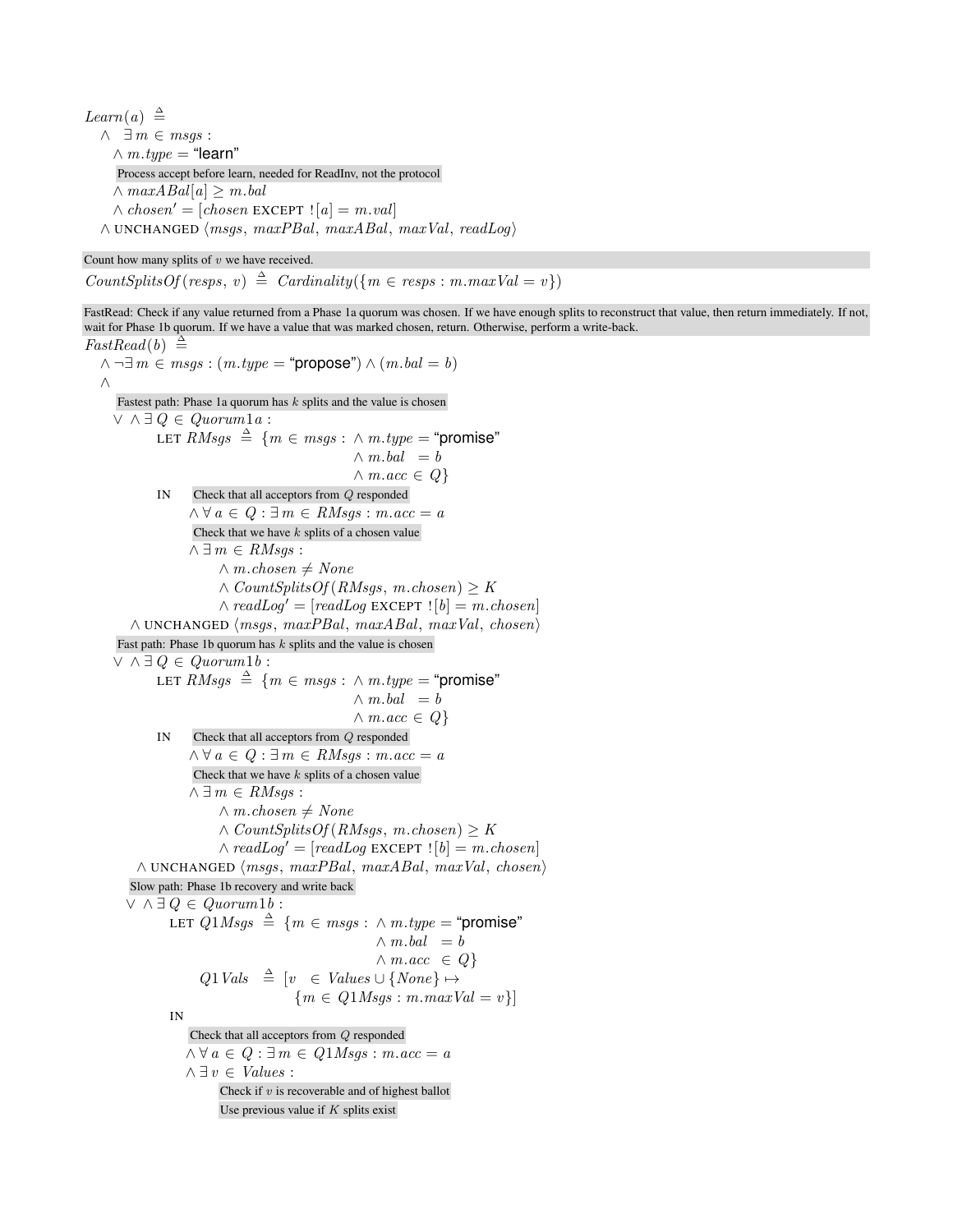$\wedge$  Cardinality  $(Q1$  Vals $[v]) \geq K$  $\wedge \exists m \in Q1$ Vals $[v]$ : Ensure no other recoverable value has a higher ballot  $\wedge \forall$  mm  $\in$  Q1Msgs :  $\vee$  m.bal > mm.bal  $\vee$  Cardinality(Q1 Vals[mm.maxVal]) < K readLog will be updated in ProposerEnd  $\land Send([type \mapsto "propose", bal \mapsto b, val \mapsto v,$  $op \mapsto$  "R"])  $\land$  UNCHANGED  $\langle maxPBal, maxABal, maxVal, chosen, readLog \rangle$ No value recovered: Return None  $∨ ∧ readLog' = [readLog EXCEPT : [b] = None]$  $\land$  UNCHANGED  $\langle msgs, maxPBal, maxABal, maxVal, chosen \rangle$ 

### Next state.

 $Next \triangleq \lor \exists b \in Ballots \quad : \lor Prepare(b)$ ∨ ProposeA(b)  $\vee$  ProposeB $(b)$  $\vee$  ProposerEnd(b)  $\vee$  FastRead(b)  $\vee \exists a \in Acceptors : Promise(a) \vee Accept(a) \vee Learn(a)$ 

 $Spec \triangleq Init \wedge \Box [Next]_{vars}$ 

#### Invariant helpers.

 $AllChosenWereAcceptedByPhase 2 \triangleq$  $\forall a \in \mathit{Acceptors}$ :  $\vee$  chosen[a] = None  $\vee \exists Q \in \mathit{Quorum2}$ :  $\forall a2 \in Q:$  $\exists m \in msgs : \land m.type = "accept"$  $\wedge m \ldotp acc = a2$  $\wedge m.val = chosen[a]$  $OnluOneChosen \triangleq$  $\forall a, aa \in Acceptors:$  $(chosen[a] \neq None \land chosen[aa] \neq None) \implies (chosen[a] = chosen[aa])$  $VotedForIn(a, v, b) \triangleq \exists m \in msgs : \land m.type = "accept"$  $\wedge m.val = v$  $\wedge m.bal = b$  $\wedge m \ldotp acc = a$  $ProposedValue(v, b) \triangleq \exists m \in msgs : \land m.type = "propose"$  $\wedge m.val = v$  $\wedge m \cdot bal = b$  $\wedge m.op = \text{``W''}$  $NoOtherFutureProposal(v, b) \triangleq$  $\forall vv \in Values:$  $\forall bb \in Ballots$ :  $(bb > b \land ProposedValue(vv, bb)) \implies v = vv$  $ChosenIn(v, b) \triangleq \exists Q \in Quorum2 : \forall a \in Q : VotedForIn(a, v, b)$  $ChosenBy(v, b) \triangleq \exists b2 \in Ballots : (b2 \leq b \land ChosenIn(v, b2))$  $Chosen(v) \triangleq \exists b \in Ballots : ChosenIn(v, b)$